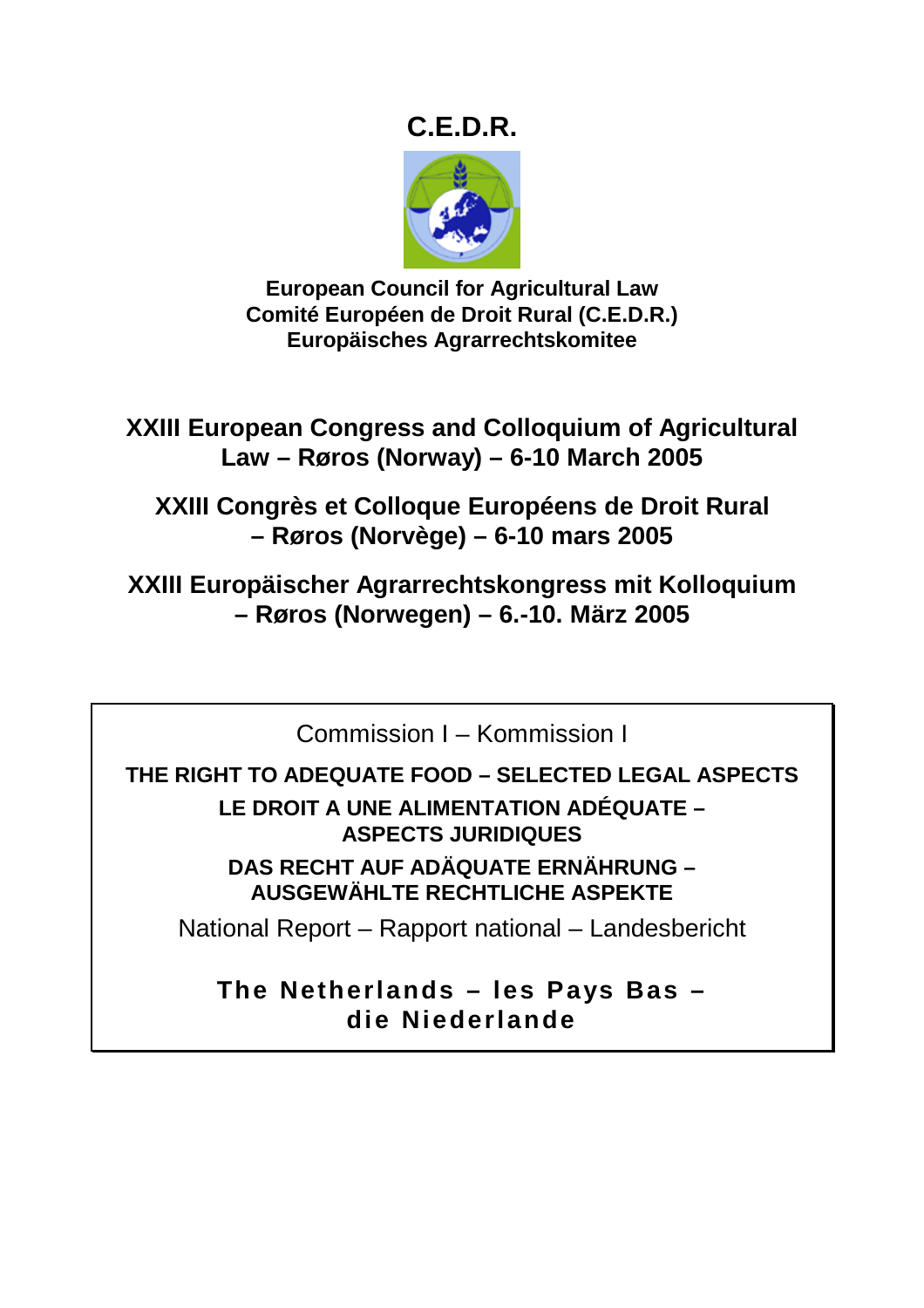**Dutch report – Rapport hollandais – Holländischer Bericht** 

# **The Netherlands: abundant in food, wanting in law**

**Prof. dr. B.M.J. VAN DER MEULEN, dr. F.M.C. VLEMMINX1**

# **1. Introduction**

.

This paper gives an account of the right to food in Dutch law for Commission I of the 2005 CEDR-conference in Røros, Norway.

The account does not follow the questionnaire precisely. For the purposes of comparison, the questions from the questionnaire appear in text boxes with a summary of the answer to each question as elaborated in the text.

This paper starts in § 2 with some background information on the legal system of the Netherlands in general and the role of human rights in particular, including some information on human rights education in the Netherlands.

§ 3 is dedicated to the place of Article 11 CESCR, the right to adequate food, in Dutch law. It will be seen that the impact of Article 11 CESCR is limited. For this reason the remaining subjects have been treated outside the scope of Article 11 CESCR in § 4. This part of Dutch food law consists mostly of directly applicable EU law and national legislation harmonised by EU directives. In § 5 a short conclusion is drawn. Finally § 6 explains the references to literature and gives some suggestions for further reading.

# **2. Background**

# **2.1 The Dutch legal system**

In this paper we will refer to Dutch case law and parliamentary proceedings. This approach follows from the Dutch system of law. For a better understanding of our reasoning we will start with some background information concerning this system of law.

In comparative law the Netherlands<sup>2</sup> is included with the civil law family of continental Europe.<sup>3</sup> Among other things, this means that legislation is the most important source of law.<sup>4</sup> The Netherlands has a written constitution<sup>5</sup> with which lower legislation must be in

<sup>1</sup> The order is strictly alphabetic. The authors contributed in equal measure to this paper. Bernd van der Meulen is Professor of Law and Governance at Wageningen University (www.sls.wau.nl/law/). He is also chairman of the Dutch Food Law Association (www.nvlr.nl) and director of the European Institute for Food Law (www.food-law.nl). Frank Vlemminx is an artist (painter). He is also Assistant Professor of Constitutional Law at Tilburg University (www.uvt.nl). Many thanks for their input to Aaron Chase Underwood (student of International Law from Topsham, Maine, USA) and Jaap S. Kloet (student in the Masters Intentional Development Studies at Wageningen University). Comments are welcome at: Bernd.vanderMeulen@wur.nl.

 $\overline{2}$  Adjective: Dutch. After its seafaring provinces on the western cost the Netherlands is also known as 'Holland'.

<sup>3</sup> For an introduction to Dutch law in English see: Jeroen Chorus (c.s. eds.) Introduction to Dutch Law, 3<sup>rd</sup> ed. Kluwer Law International 1999; Sanne Taekema (ed.) Understanding Dutch Law, BJu (www.bju.nl) The Hague 2004; Leonard F.M. Besselink, Constitutional Law in the Netherlands, Ars Aequi Libri Nijmgen, 2004; see also Oswald Jansen and George Middeldorp, Researching Dutch Law http://www.llrx.com/features/dutch.htm#top). A sociological portrait of Dutch law is available on the Internet, Fred J. Bruinsma, Dutch Law in Action: http://www.uu.nl/content/dutchlawinaction2003.pdf.

<sup>4</sup> But it is not necessarily the highest. In Dutch doctrine usually four sources of law are distinguished: international treaties (including secondary international law), written legislation, case law, and unwritten law (like general principles of law, general principles of proper administration and customary law).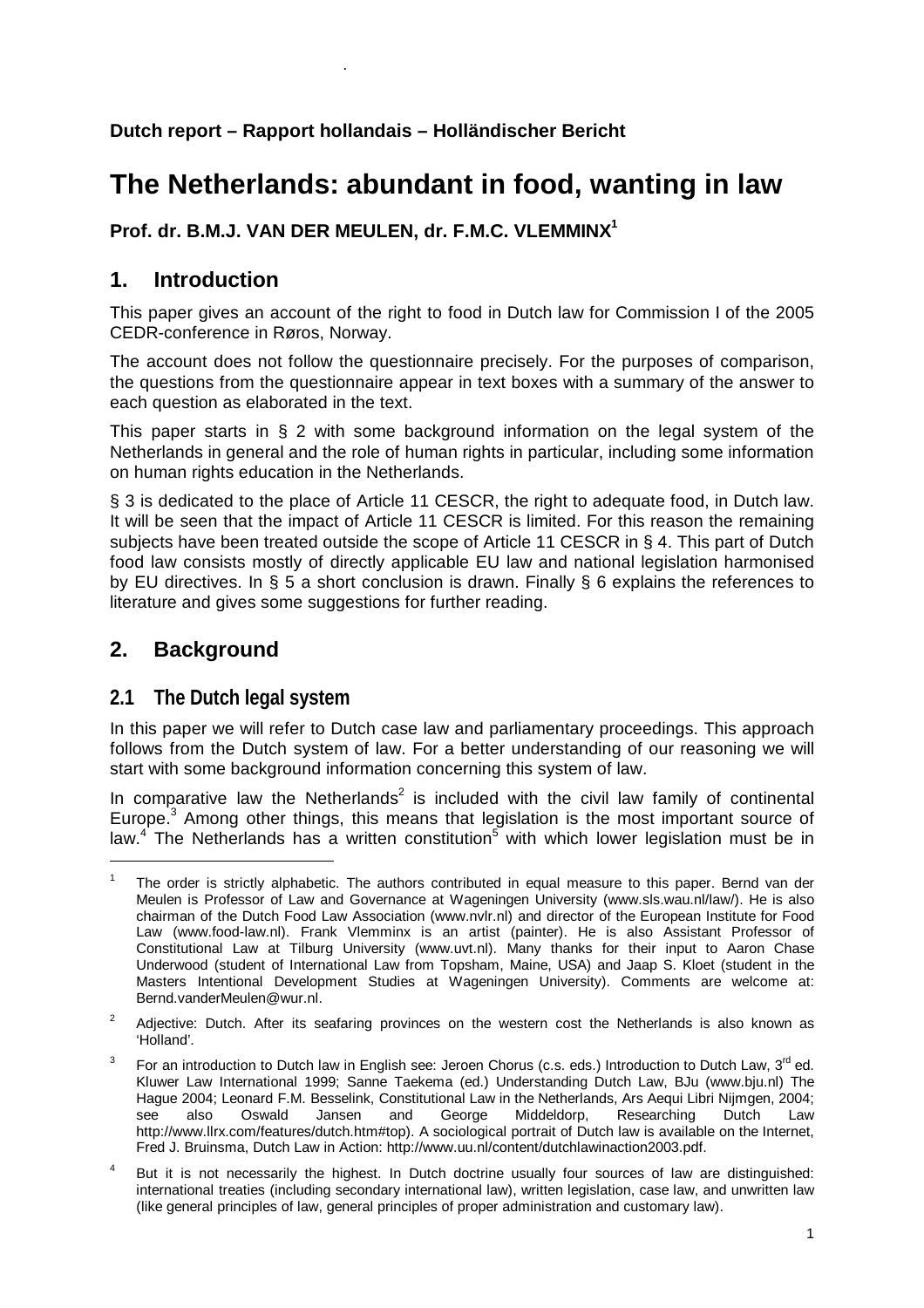conformity. The courts can annul legislation that departs from the constitution. There is one exception to this rule. The highest level of legislation, called 'formal legislation' or sometimes translated as: 'Acts of Parliament', is legislation forged in co-operation between the national government and parliament, and may not be annulled for unconstitutionality. The idea is that the formal legislator with its democratic basis has the power of final interpretation of the Constitution, not the courts. In all other cases the courts have the power of 'authentic interpretation'. That is to say, the courts have the final say on what legislation means, if it is valid, and more generally what the law is. This gives case law a status almost equal to legislation as source of law. Although case law exercises considerable influence, there is no doctrine of binding precedent. The courts are free to depart from earlier decisions given at the same or even higher levels. Nevertheless they will be reluctant to do so in cases of established case law. For this reason case law is a key factor in legal analysis. There are four courts that are highest in their respective field(s) of law. The 'Hoge Raad' ('Supreme Court') is the 'Court de cassation' in civil, criminal and fiscal cases. It judges on matters of law, not of fact. The three other highest courts are all administrative courts that pass judgements both on the law and on the facts. They are the 'College van Beroep voor het bedrijfsleven' ('Industrial Appeals Board'<sup>6</sup>) specialised in economic administrative law. It will not be mentioned again in this paper; the 'Centrale Raad van Beroep' ('Central Court of Appeal') specialised in social security law; and the 'Afdeling bestuursrechtspraak van de Raad van State' ('Administrative Judicial Review Division of the Council of State') for all other administrative law cases.<sup>7</sup>

The courts use different instruments for the interpretation of legislation. Important amongst these is the so-called 'legal-historic' method. When they apply this method the courts rely on the intentions of the legislators as are apparent from the published proceedings of parliament.

The Dutch Constitution has a monistic approach to international law, as explained below.

## **2.2 Human rights in the Dutch Constitution**

.

The Dutch Constitution was re-codified in 1983. The new Constitution opens with a chapter on fundamental rights ('grondrechten'). This chapter contains civil –and political rights as well as economic –and social rights. In Dutch legal doctrine the old-fashioned distinction between justiciable fundamental freedoms that basically require non-intervention from the authorities and non-justiciable economic, social and cultural rights that require positive action from the authorities, is still alive. Most economic and social rights are set out not as entitlements of citizens but as concerns of the authorities.

More subtle distinctions between different kinds of negative and positive obligations connected to all human rights (e.g. obligations to respect, to ensure, to promote and to protect) are present in literature as well,<sup>8</sup> but are not prevalent.

<sup>-&</sup>lt;br>5 For an English translation see: http://www.minbzk.nl/contents/pages/6156/grondwet\_UK\_6-02.pdf.

<sup>6</sup> Known from ECHR 19 April 1994, case no. 16034/90 (Van der Hurk case; the Commission decided on 10 December 1992, no. 16034/90), and in EC-law from many preliminary questions.

<sup>7</sup> Before 1994 it was called the 'Afdeling rechtspraak van de Raad van State'; *Judicial Devision of the Council of State.* 

<sup>8</sup> Mainly in the writings of Frank Vlemminx, like Een nieuw profiel van de grondrechten. Een analyse van de prestatieplichten ingevolge klassieke en sociale grondrechten, third edition, BJu The Hague 2002 and De autonome rechtstreekse werking van het EVRM. De Belgische en Nederlandse rechtspraak over verzekeringsplichten ingevolge het EVRM (preadvies Nederlandse Vereniging voor Rechtsvergelijking) Kluwer Deventer 2002.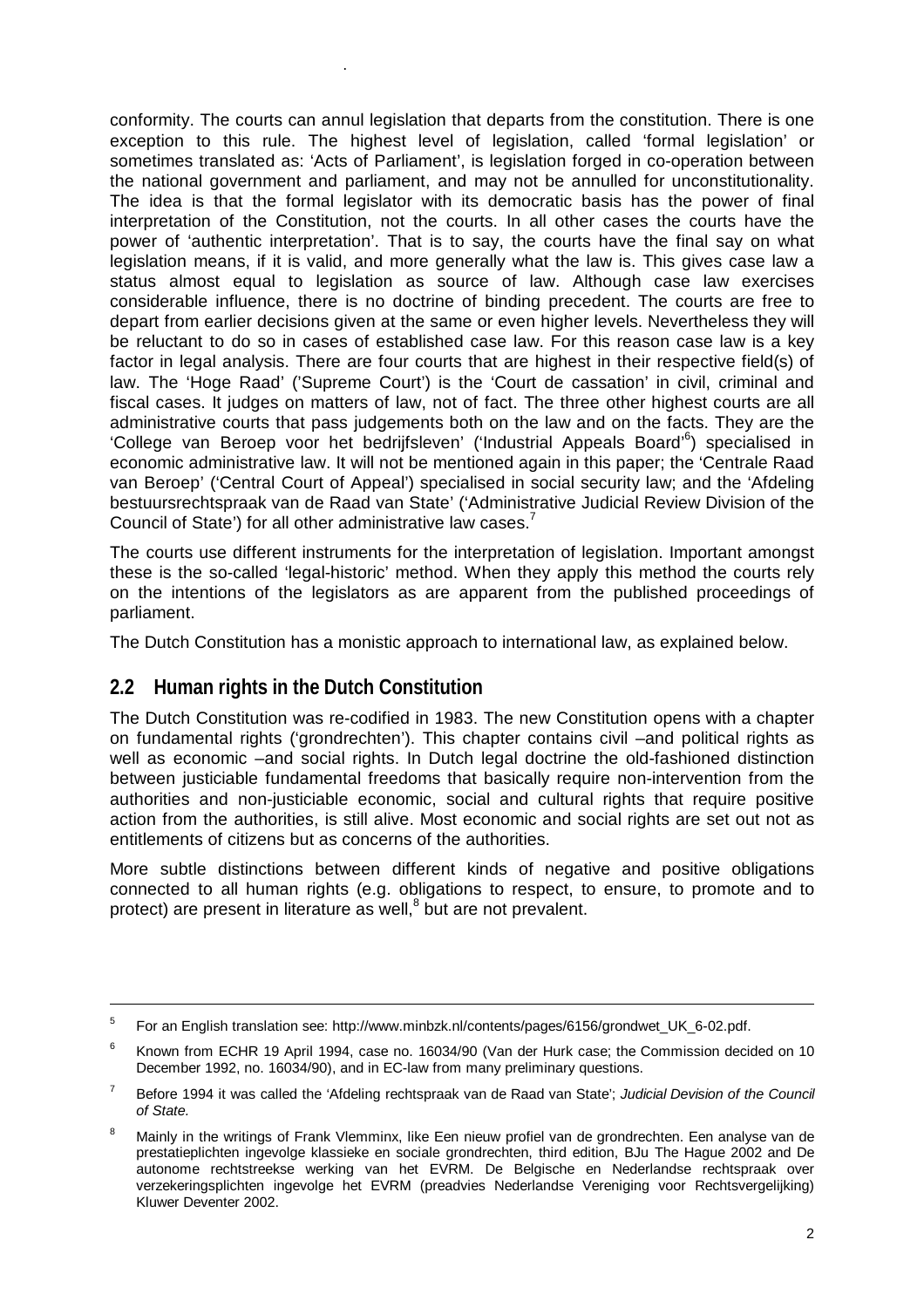### **Question 1**

.

*f) Does your country consider the rights in CESCR just as equal as the civil and political rights?* 

Answer: in the Netherlands social and economic rights usually are not considered as equal in law to civil and political rights.

# **2.3 The right to food in the Dutch Constitution**

The right to food as such is not set out in the Dutch Constitution. The government found it unnecessary to mention it separately as it was considered to be implicit in the right to means of subsistence laid down in Article 20.

### **Article 20 of the Constitution of the Netherlands**

- 1. It shall be the concern of the authorities to secure the means of subsistence of the population and to achieve the distribution of wealth.
- 2. Rules concerning entitlement to social security shall be laid down by Act of Parliament.
- 3. Dutch nationals resident in the Netherlands who are unable to provide for themselves shall have a right, to be regulated by Act of Parliament, to aid from the authorities.

This low-key approach is somewhat surprising. Discussion on human rights in the Netherlands was strongly influenced by the traumatic experience of the German occupation during World War II. A substantial part of the population suffered during the infamous 'winter of famine' of 1944. A few decades later food as an issue of human rights discussion seems to have been all but forgotten.

### **Question 1**

-

- *d) Is the Covenant implemented in national law?*
- *e) How is CESCR implemented?* 
	- *i) Constitutional*
	- *ii) Judicial*
	- *iii) Administrative*

Answer: the Covenant is implemented in Dutch national law. The Constitution of the Netherlands has a chapter on fundamental rights including social and economic rights. The right to food is considered to be a part of the right to means of subsistence.

# **2.4 Human rights education in the Netherlands**

All law faculties in the Netherlands teach courses in Constitutional Law of which human rights law is an important part. The European Convention for Human Rights and Fundamental Freedoms is treated in a variety of courses ranging from administrative to civil and criminal law. The reason is that the Dutch courts often apply this convention. Also, in International Law, attention is given to the UN and to human rights. Usually, however, CESCR is mentioned in passing only.

There is a graduate school devoted to human rights. Several universities work together in this graduate school, the secretariat of which is at Utrecht University.<sup>9</sup> Outside the

<sup>9</sup> Website: http://www.uu.nl/uupublish/homerechtsgeleer/onderzoek/onderzoekscholen/rechtenvandemens/ english/20494main.html.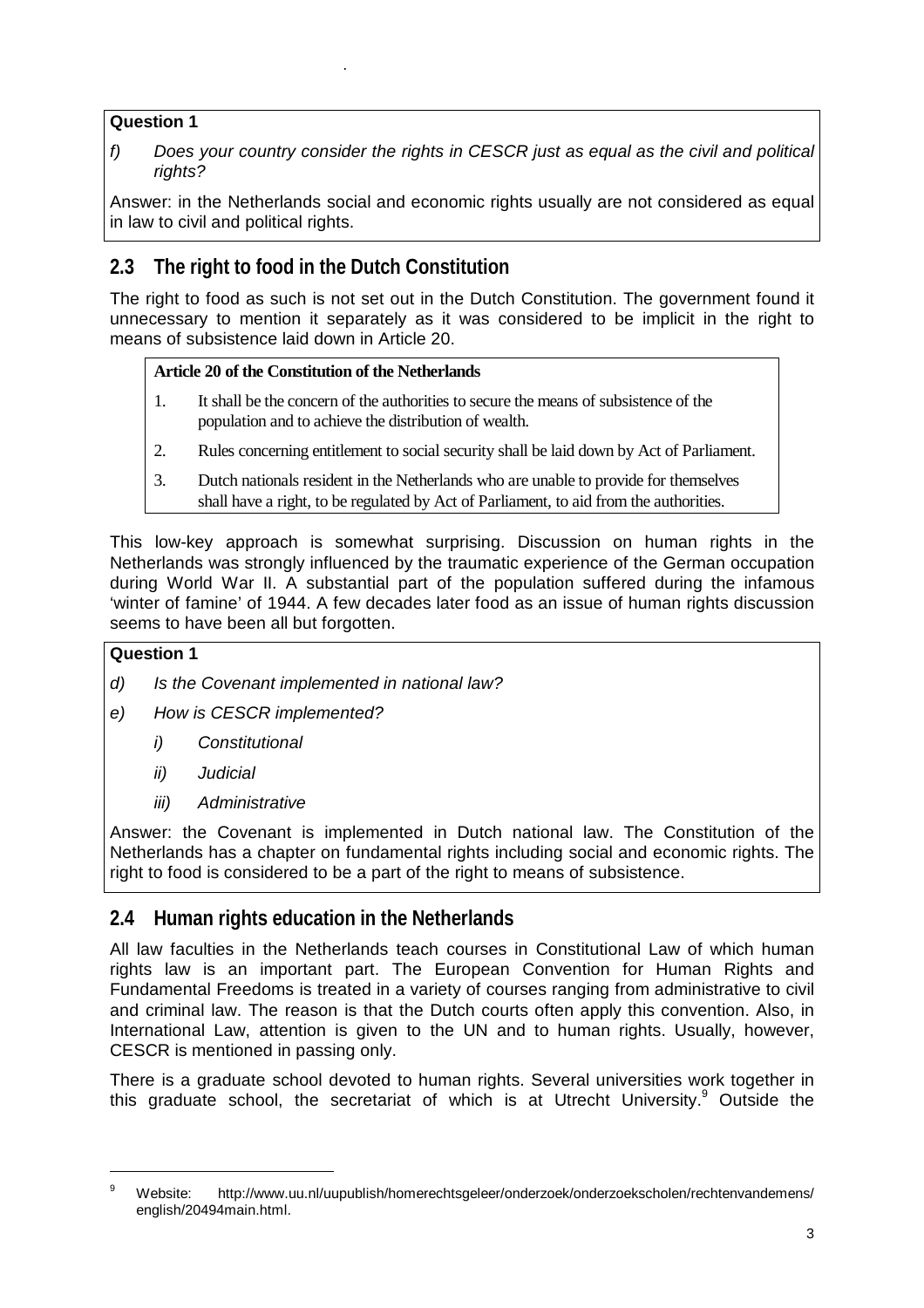Universities, the T.M.C. Asser Instituut<sup>10</sup> (in The Hague) is involved in the study and promotion of human rights.

NJCM<sup>11</sup> publishes a journal (NJCM-Bulletin) on all aspects of human rights.

At present Wageningen University is the only university in the Netherlands that teaches Food Law. The right to food is treated in this context.<sup>12</sup>

#### **Question 1**

.

- *i Does your country give education in the rights in CESCR in general, and the right to food in particular?*
- *ii Are the rights in CESCR in general, and the right to food in particular discussed in academic fora?*

Answer: all universities teach and discuss human rights. Little attention is given to CESCR in general and the right to food in particular, with the exception of Wageningen University.

*iii Are the rights in CESCR in general, and the right to food in particular discussed in other fora?* 

Answer: Asser Instituut and NJCM are strongly involved in discussing human rights in general*.*

# **3. The right to adequate food in Article 11 CESCR**

## **3.1 Introduction**

The Netherlands is a state party to the CESCR. The Covenant took effect in the Netherlands on 11, March 1979, a little over three years after it entered into force on 3, January 1976 and more than twelve years after it was concluded.

### **Question 1**

*a) Is your country a state party to the The International Covenant on Economic, Social and Cultural Rights (CESCR)?* 

Answer: the Netherlands is a state party to CECR.

In the Netherlands, the lot of all rights in the ICESCR ('the Covenant'), including the right to food contained in Article 11, has been intertwined from the outset with that of the equivalent rights in the Dutch Constitution. Under Article 91 of the Constitution a treaty should be approved by parliamentary act. When the Covenant was submitted for approval to Parliament in the mid-Seventies, the government in the explanatory memorandum on the bill described the nature of the Covenant as follows, using Article 2 of the Covenant as example:<sup>13</sup>

'The first paragraph clearly shows that the drafters of the Covenant have considered that the economic, social and cultural rights in terms of nature and contents because

<sup>10</sup> Website: www.asser.nl.

<sup>&</sup>lt;sup>11</sup> Nederlands Juristen Comité voor de Mensenrechten; Netherlands' Lawyers Committee for Human Rights (NJCM@Leidenuniv.nl).

<sup>&</sup>lt;sup>12</sup> For the Wageningen approach to food law see: B.M.J. van der Meulen, The Right to Adequate Food. Food Law Between the Market and Human Rights (inaugural address) isbn 90 5901 9628, Elsevier 2004, and B.M.J. van der Meulen and M. van der Velde, Food Safety Law in the European Union, Wageningen Academic Publshers, 2004 (http://www.wageningenacademic.com/foodlaw).

<sup>&</sup>lt;sup>13</sup> Parliamentary Documents II 1975-1976, 13 932 (R 1037), no. 3, page 45.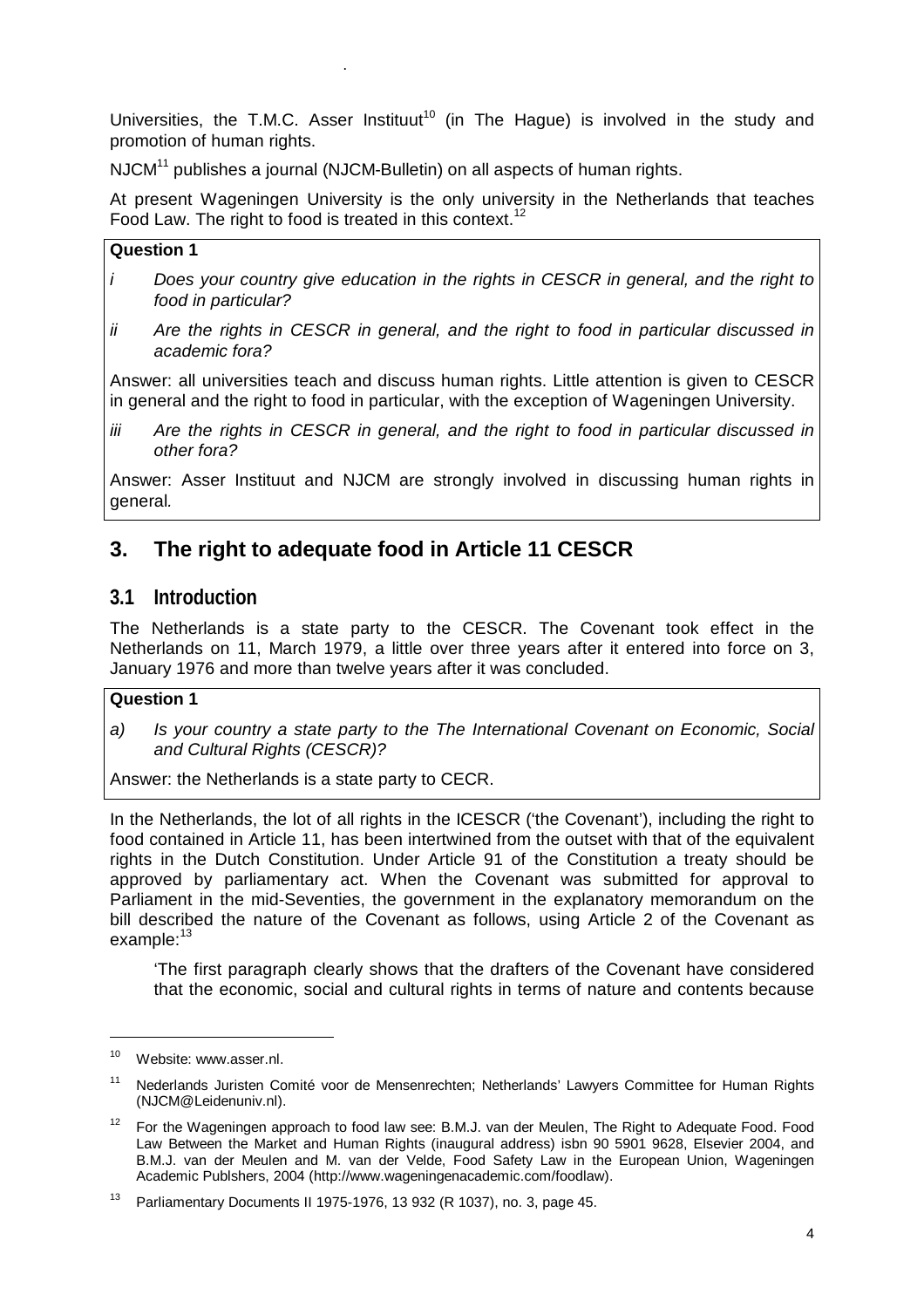of their generality do not offer a fixed standard for the rate and degree of realisation of those rights.'

In the government's opinion the Covenant solely contained open standards whose contents should be defined by politics and policy. In particular with regard to Article 11 of the Covenant the government pointed out:<sup>14</sup>

'that in particular in developing countries the living conditions of large population groups are far below an acceptable level and that in those countries the realisation of ever-improving living conditions is an urgent necessity for many years to come.'

During virtually the same period Parliament was considering the inclusion of economic, social and cultural rights in the Dutch Constitution and the government provided those rights with similar comments. From the edit of the constitutional articles in question:<sup>15</sup>

'an ample policy margin has been left for the bodies entrusted with regulations or care. The policy margin means primarily that the rate and speed of realisation of the interests phrased in the provisions are left to the government body concerned.'

The government further took the position that the implementation of the economic, social and cultural rights in the Constitution had been almost realised.<sup>16</sup> For this reason the government dismissed the judicial control of compliance. Only in very exceptional cases would the Court be able to establish a violation of the rights. The government considered the possibility that such a case would arise virtually academic.<sup>17</sup> In brief, the government lumped together the rights contained in the Covenant and in the Constitution. That the wording of the rights contained in the Constitution was extremely vague where the Covenant was rather detailed on many points escaped notice or was considered irrelevant.

### **Question 2 (b)**

.

*i) Does your country consider the right to food as a justiciable right?* 

Answer: The Dutch government does not consider the right to food as a justiciable right.

## **3.2 The Rights Contained in the Constitution and in the Covenant in Legal Practice**

The government's position about the justiciability of the economic, social and cultural rights contained in the Constitution has had a huge effect on legal practice. Since the rights were embedded in the Constitution in 1983 the courts have established just two violations.<sup>18</sup> In addition the National Ombudsman has held once that a right was being violated.<sup>19</sup> This does not mean that the government carefully honours the rights, for in almost all cases the courts dismiss evaluation against the rights with a reference to the government. As will be shown below the rights contained in the Covenant do not fare any better.

Of course the significance of the economic, social and cultural rights contained in the Constitution does not depend on the possibility of judicial control. It is conceivable that the rights are incorporated into legislation and administration entirely voluntarily. An extensive

<sup>14</sup> Parliamentary Documents II 1975-1976, 13 932 (R 1037), no. 8, page 26.

<sup>15</sup> Algehele grondwetsherziening (*Overall constitutional revision*), Deel Ia Grondrechten, Den Haag 1979, page 258.

<sup>&</sup>lt;sup>16</sup> Algehele grondwetsherziening, Deel Ia Grondrechten, Den Haag 1979, page 255.

<sup>17</sup> Algehele grondwetsherziening, Deel Ia Grondrechten, Den Haag 1979, page 258.

<sup>&</sup>lt;sup>18</sup> Summary proceedings President of the Judicial Division of the Council of Stae, 10 May 1989, AB 1989, 481 on the right to education in Article 23 Constitution and Court of Utrecht, 18 June 1991, NJ 1992, 370 on the right to housing in Article 22 (2) of the Constitution.

<sup>&</sup>lt;sup>19</sup> No 18 July 1995, report no. 95/271 on the right to health of Article 22 (1) Constitution.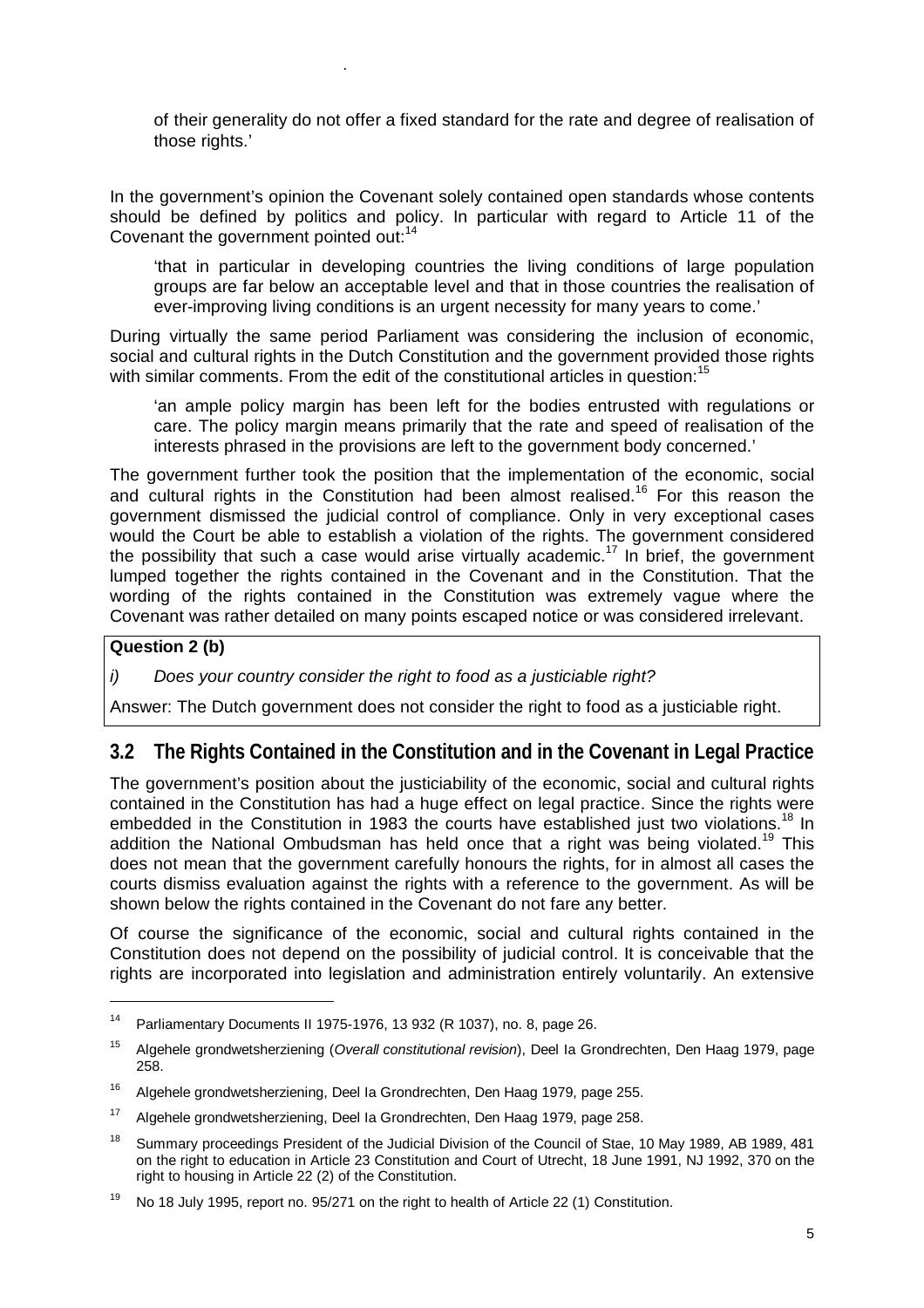evaluation study has been performed, which showed that the economic, social and cultural rights contained in the Constitution play absolutely no role in the legislation process and administrative actions.<sup>20</sup> Later, but less extensive studies point in the same direction.<sup>21</sup> Although the significance of the Covenant for legislation and administration was not studied separately, it is safe to assume that this gloomy picture applies just as much to the rights contained in the Covenant.

## *3.2.1 Direct Applicability of the Covenant*

.

The answer to the issue of judicial control of compliance with the Covenant should first of all consider the manner of reception of the Covenant's provisions. The Netherlands applies a monistic system. This was decided by the Supreme Court as early as  $1919.<sup>22</sup>$  This means that within the Dutch judicial system treaty provisions can be invoked if they have direct applicability. The Netherlands, however, applies a special term in connection with this direct applicability. This is the concept 'binding on all persons' that was included in Article 94 of the Constitution in 1956. It is a rather obscure phrase, and besides the question whether the provisions of the Covenant award discretionary powers to the legislator and/or administrator, other factors play a role as well.<sup>23</sup> These other factors aim at evading direct applicability.

#### **Question 1**

 $\overline{a}$ 

*c) Does your country have a monistic or dualistic approach to international law?* 

Answer: the Netherlands has a monistic approach to international law. The courts can apply treaty provisions that are 'binding on all persons'.

First of all, especially when the Covenant is at stake, the courts place great value on the position taken by the government in its explanatory memorandum on the approval act about direct applicability. In view of earlier remarks it will come as no surprise that the government dismisses direct applicability of the Covenant:<sup>24</sup>

'In general the provisions contained in this Covenant will not have direct applicability.'

When the Covenant is invoked the courts usually refer to this comment.

A second characteristic of the phrase 'binding on all persons' implies that direct applicability may require that the provision of the covenant addresses citizens directly. The word 'may' already shows that this requirement is certainly not always set. However, partly for this reason direct applicability of the Covenant is often dismissed.

Especially with regard to the Covenant a third characteristic of the phrase 'binding on all persons' is that direct applicability is assessed in an extremely abstract manner. The case to be resolved by the Court does not play any role whatsoever in the considerations. For instance, direct applicability of the right to adequate food contained in Article 11 of the Covenant may be denied because in the Court's view the term 'adequate food' is too vague, while in the case at issue *no food at all* is supplied and Article 11 is undeniably violated.<sup>2</sup>

 $20$  Tj. Gerbranda and M. Kroes, Grondrechten evaluatieonderzoek, final report, Leiden 1993, page 334.

 $21$  F. Vlemminx, Een nieuw profiel van de grondrechten, The Hague 2002, pages 20-22.

Supreme Court, 3 March 1919, NJ 1919, page 371; F.M.C. Vlemminx and M.G. Boekhorst, Article 93, in: A.K. Koekkoek (ed.), De Grondwet, Een systematisch en artikelsgewijs commentaar, Deventer 2000, pages 456-457.

<sup>&</sup>lt;sup>23</sup> See about this subject: F. Vlemminx, Een nieuw profiel van de grondrechten, The Hague 2002, page 207-210.

<sup>&</sup>lt;sup>24</sup> Parliamentary Documents II 1975-1976, 13 932 (R 1037), no. 3, page 13,

 $25$  Court of The Hague, 6 September 2000, RAwb 2001, 55.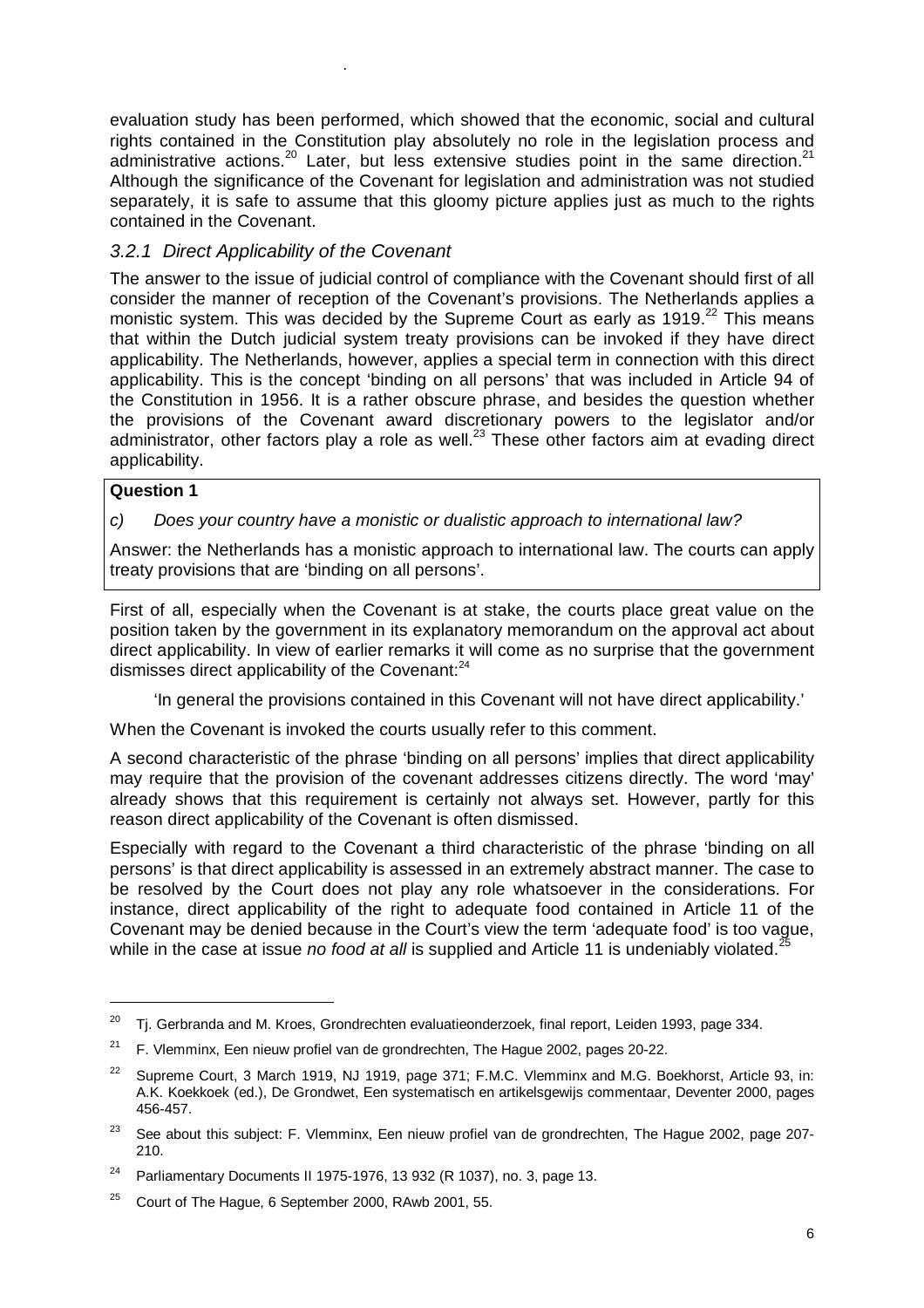This specific approach to direct applicability of the Covenant implies that the General Comments of the Committee on Economic, Social and Cultural Rights on the assessment of direct applicability appear to play no role at all. No matter how much the Committee emphasises that the policy freedom is restricted or even absent, this does not make a difference for the Dutch courts with regard to direct applicability. Not the issue of policy freedom but the other factors mentioned above are decisive. Even the discussion of direct applicability in General Comment 3 on the nature of States parties obligations (paragraph 3) and General Comment 9 on the domestic application of the Covenant do not change this. The effect seems nil. The same applies to the typology of obligations, whose relevance has been stressed for years by Dutch science.<sup>26</sup>

### **Question 2 (b)**

-

.

*ii) Is the right to food immediately applicable or is there any law in order to put this right into practice?* 

Answer: the right to food is not considered immediately applicable in the Netherlands.

# **3.3 Case Law of the Central Appeals Court**

During the 25 years that the Covenant has been in force in the Netherlands, the courts have established a violation just once. This concerned a cutback measure that affected the right to equal remuneration (Article 7 of the Covenant) of public officials.<sup>27</sup> This ruling was set aside by the Central Appeals Court five years later, in 1989, because of the absence of direct applicability.<sup>28</sup>

Not only is the Central Appeals Court the highest civil servants tribunal, it is also the highest court with regard to social security. Of all tribunals the Central Appeals Court is the one most likely to be faced most frequently with reliance on the Covenant. For that reason the case law of this highest tribunal deserves special attention.

In the same ruling in which the violation of Article 7 of the Covenant was 'undone', the Central Appeals Court held that the direct applicability of any provision of the Covenant constituted a total exception from the Covenant's general character. In other words, the main rule is formed by the absence of direct applicability. With this ruling the Central Appeals Court also responded to a ruling that it delivered three years earlier, in 1986. In 1986 the Central Appeals Court created the possibility of direct applicability by ruling that it need not be excluded in advance that the right to equal remuneration by its nature would be suitable for direct applicability.<sup>29</sup> In 1989 the Central Appeals Court backed off. In 1991 direct applicability of the right to equal remuneration was dismissed definitively.<sup>30</sup>

In 1995 the Central Appeals Court took a new route, primarily with regard to Article 11 of the Covenant and the right to subsistence. The Central Appeals Court did not state whether or not Article 11 had direct applicability and established that the right compelled the government to guarantee an adequate minimum. The Appeals Court then assessed whether the cutback measure had an adverse effect on that minimum. Because no such adverse effect occurred and Article 11 had therefore not been violated, the direct applicability issue need not be considered. $31$  Various later rulings, concerning not only

 $26$  F. Vlemminx, Een nieuw profiel van de grondrechten, The Hague, 2002.

 $27$  Civil Servants Tribunal Amsterdam, 12 March 1984, NJCM-Bulletin 1984, page 245 et seg.

<sup>&</sup>lt;sup>28</sup> Central Appeals Court, 16 February 1989, AB 1989, 164. This contribution does not cite all court rulings denying the direct applicability of the Covenant. The picture evoked by the rulings cited is sad enough as it is.

<sup>29</sup> Central Appeals Court, 3 July 1986, AB 1987, 299.

<sup>30</sup> Central Appeals Court, 17 December 1991, RSV 1992, 164.

<sup>31</sup> Central Appeals Court, 31 March 1995, JB 1995, 161.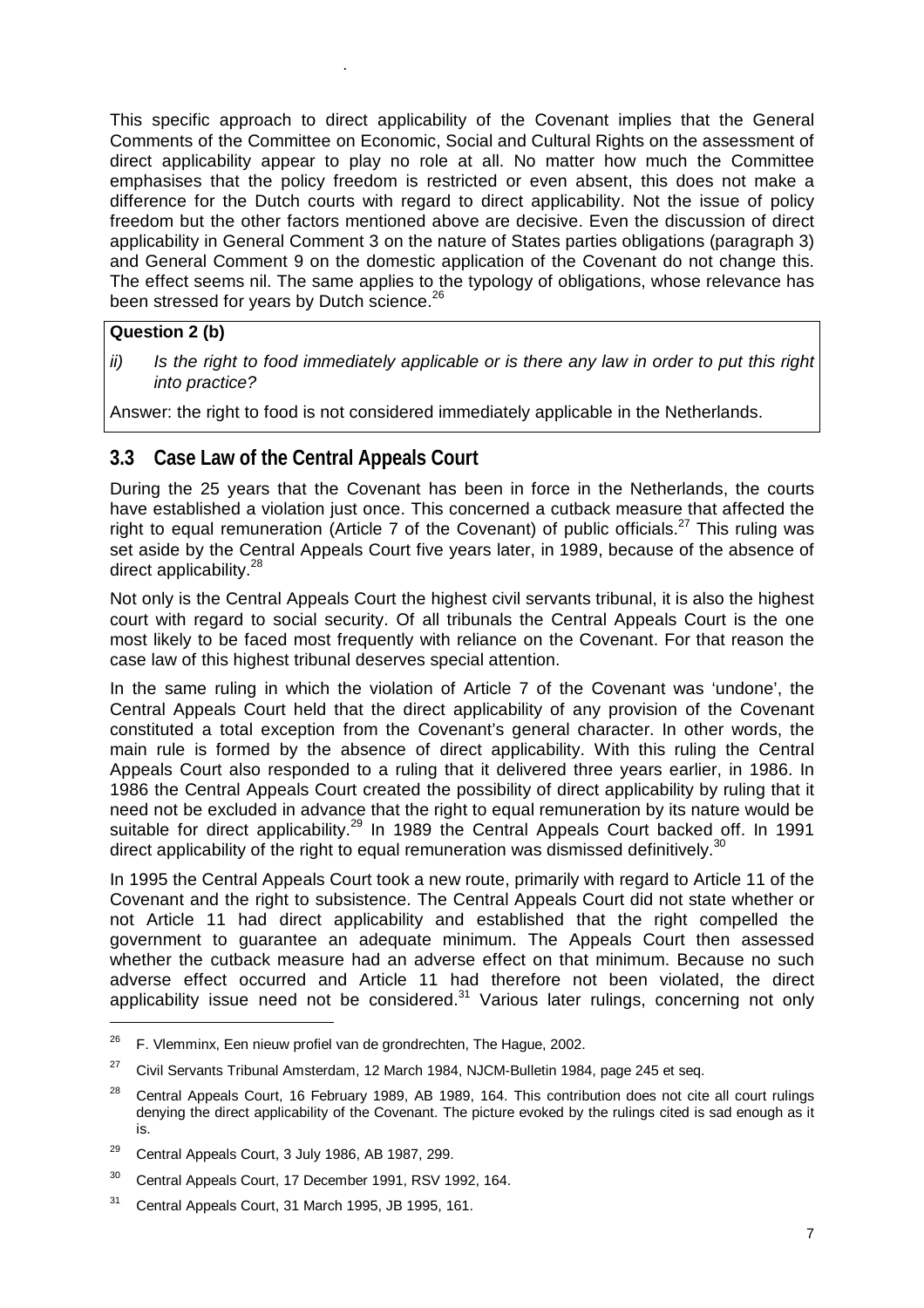issues regarding the Covenant<sup>32</sup> but also issues regarding the European Social Charter and ILO Conventions, confirmed this new approach. This again opened up the possibility of the Covenant's direct applicability.

Unfortunately, the Central Appeals Court backed off for a second time. On 25 Mav 2004<sup>33</sup> the Central Appeals Court argued, further to reliance on Article 11 of the Covenant, among other things, that given the wording and the purport this Article contains generally formulated objectives rather than a right that can be invoked by citizens. With reference to the explanatory memorandum on the approval act of the Covenant direct applicability was denied. The same happened on 18 June 2004 with regard to Article 9 of the Covenant.<sup>34</sup> At present the Central Appeals Court therefore is back to square one as far as the direct applicability of the Covenant is concerned.

### **Question 2 (b)**

.

- *i) Does your country consider the right to food as a justiciable right?*
- *ii*) Is the right to food immediately applicable or is there any law in order to put this right *into practice?*
- *iii) Does your country have any enforcement mechanisms relating to the right to food?*

Answer: in its case law the Central Court of Appeal considers the right to food to be neither justiciable nor directly applicable, therefore it does not provide an enforcement mechanism.

# **3.4 Case Law of the Civil Courts**

Not only the Central Appeals Court's approach should be discussed, but the civil court's views as well. It appears that the Central Appeals Court's backing off was caused in part by the persistently dismissive strategy of the civil courts. When in 1990 the Central Appeals Court definitively dismissed direct applicability of the right to equal remuneration contained in Article 7 of the Covenant, it did so with reference to a similar negative ruling of the highest civil court, the Supreme Court.<sup>35</sup> A similar picture emerges for Article 11 of the Covenant. In 1995 and 1997 the Central Appeals Court held that the direct applicability need not be considered and that Article 11 compelled the state to guarantee a minimum. On 6 September 2000 the Court of The Hague held that Article 11 was worded so generally that no minimum could be distilled and that the Article therefore did not have direct applicability.<sup>36</sup> As mentioned earlier the Central Appeals Court in recent case law abandoned the approach of 1995 and 1997.

It is clear that the civil courts have never been enamoured of the Covenant's direct applicability, not even if a freedom of citizens is undeniably at stake and for that reason non-interference is expected of the state. For instance, in 1983 the right to strike contained in Article 8 of the Covenant was denied direct applicability because the Article, given the words 'The States Parties to the present Covenant undertake to ensure', does not address citizens directly, but the state.<sup>37</sup> The civil courts also strongly stress the importance of the government's position in the explanatory memorandum on the act adopting the Covenant. Partly because of this explanatory memorandum the Supreme Court in 1989 did not award

<sup>32</sup> Central Appeals Court, 22 April 1997, JB 1997, 158.

<sup>33</sup> Central Appeals Court, 25 May 2004, LJN: AP0561.

<sup>34</sup> Central Appeals Court, 8 June 2004, LJN: AP4680.

<sup>35</sup> Supreme Court, 20 April 1990, AB 1990, 338.

<sup>&</sup>lt;sup>36</sup> Court of The Hague 6 September 2000, Rawb 2001, 55.

 $37$  Supreme Court, 6 December 1983, NJ 1984, 557.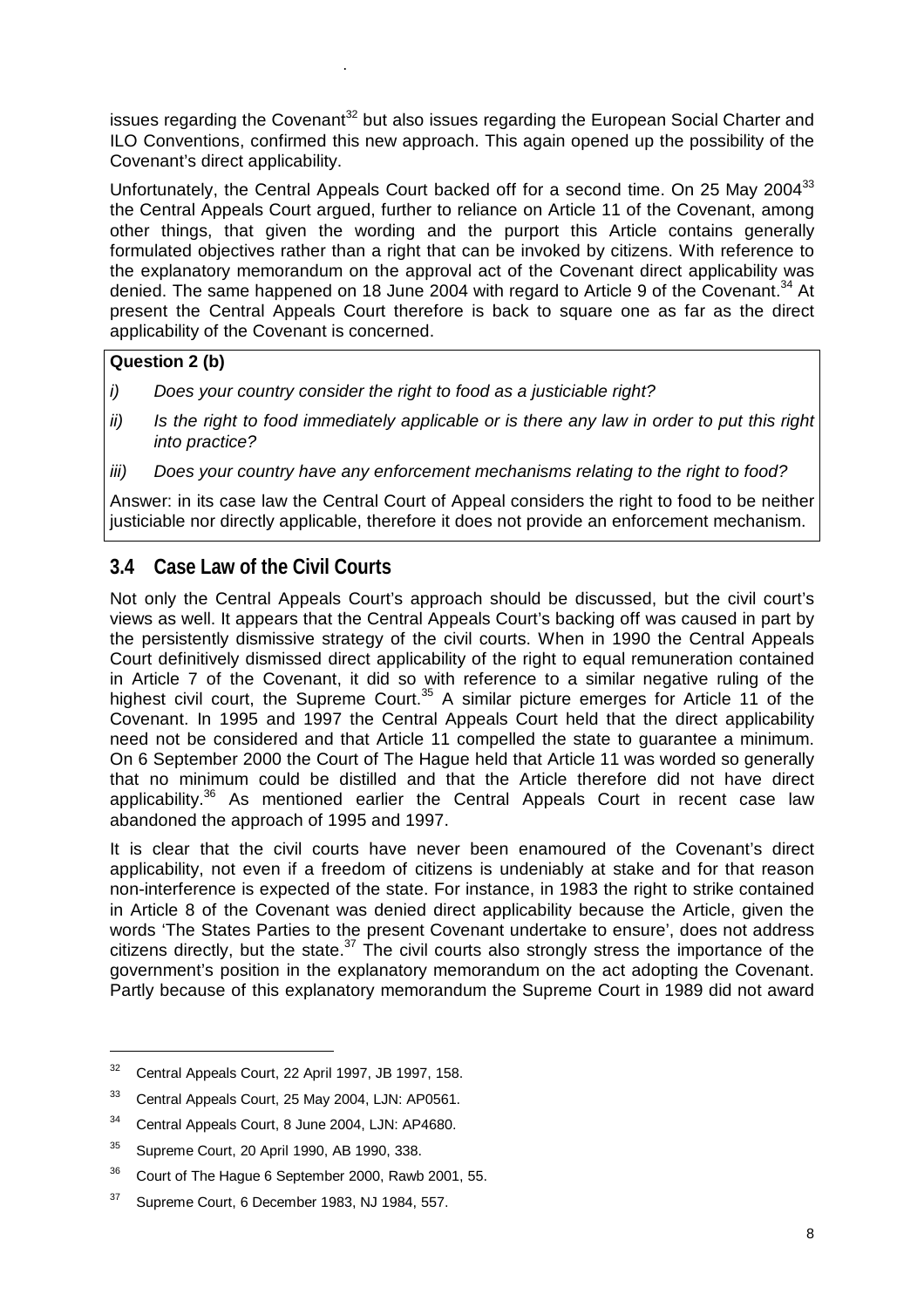direct applicability to Article 13 of the Covenant,<sup>38</sup> explicitly stating a year later that definitely some meaning should be attached to the explanatory memorandum.

Worth mentioning is also that in 1993 the Supreme Court determined that the right to equal remuneration contained in Article 7 of the Covenant could be awarded direct applicability to some extent if it were combined with Article 26 of the International Covenant on Civil and Political Rights.<sup>40</sup> In that dispute the Supreme Court ruled that the discrepancy in remuneration between married and unmarried persons was incompatible with Article 7 of the Covenant and Article 26 of the International Covenant on Civil and Political Rights. The direct applicability of Article 7 of the Covenant through Article 26 of the International Covenant on Civil and Political Rights appears to be practised consistently. On 30 January 2004 the Supreme Court placed great value on the combination of Article 7 of the Covenant and Article 26 of the International Covenant on Civil and Political Rights but at the same time, referring to the ruling from 1990, repeated that Article 7 of the Covenant by itself does not have direct applicability.<sup>41</sup>

### **Question 2 (b)**

.

- *i) Does your country consider the right to food as a justiciable right?*
- *ii*) Is the right to food immediately applicable or is there any law in order to put this right *into practice?*
- *iii) Does your country have any enforcement mechanisms relating to the right to food?*

Answer: The civil courts do not consider the right to food to be either justiciable or directly applicable and therefore do not provide an enforcement mechanism.

There may be an exception if Article 26 ICCPR is applicable at the same time as Article 11 CESCR.

## **3.5 The Attitude of the Dutch Government**

With regard to the reporting duty imposed on the State Parties by Articles 16 and 17 of the Covenant, it should be noted first of all that the last report of the Netherlands was submitted in 1996.<sup>42</sup> As reports should be filed every five years, and the next report therefore should have been submitted in 2001, it appears that the obligations under the Covenant are not taken very seriously. In the 1996 report the government's comment on the right to food is very brief:

#### **Question 1**

*a) How does your country report to the UN on the right to food?* 

Answer: superficial; see here below.

#### **'Adequate food**

235. Food production in the Netherlands greatly exceeds the population's requirements.

<sup>38</sup> Supreme Court, 14 April 1989, AB 1989, 207.

<sup>39</sup> Supreme Court, 20 April 1990, NJ 1992, 636.

<sup>&</sup>lt;sup>40</sup> Supreme Court, 7 May 1993, NJ 1995, 259. More than ten years earlier the administrative court had already introduced this approach, but with regard to Article 11 of the Covenant and Article 26 of the International Covenant on Civil and Political Rights; see for instance summary proceedings judge of Arnhem, 19 October 1978, tB/S III, 97.

<sup>41</sup> Supreme Court, 30 January 2004, LJN: AM2312.

 $42$  Second periodic report, 05/08/96, E/1990/6/Add, 11.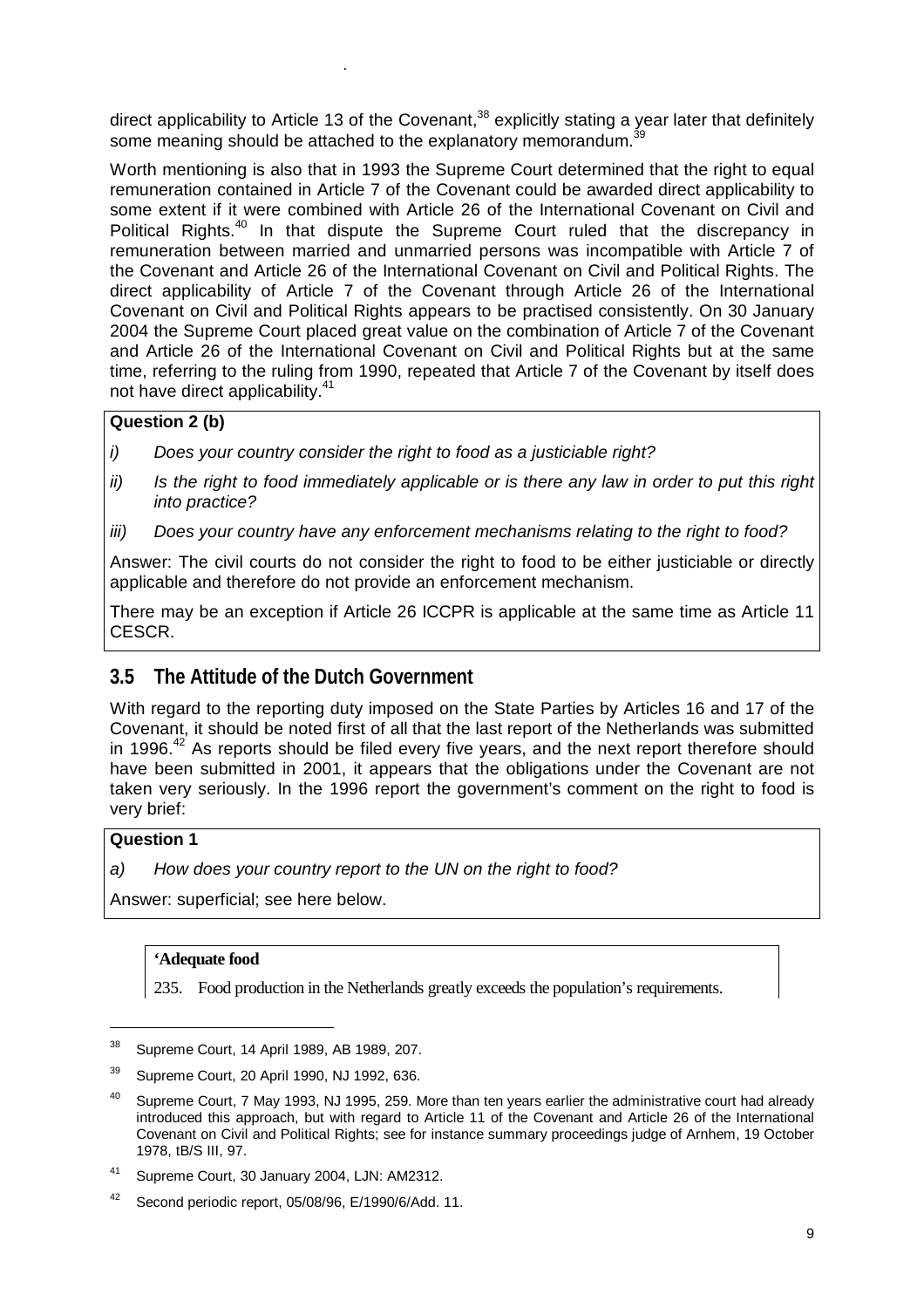During recent decades food production and agricultural production in general have increased rapidly and the production and import/export statistics show that the Netherlands is one of the countries with a large net export of food. There are, however, substantial imports of food and cattle feed from various industrial and developing countries.

236. Product quality (e.g. in terms of hygiene, residue levels, contaminants and nutritional quality) is high and meets legal as well as other consumer requirements.

.

- 237. The prices of common foodstuffs are relatively low. Low-income groups are able to buy adequate amounts of food. In periods of severe recession extra attention is paid to the low-income groups. Specific measures may be taken. At the moment there are no programmes to secure the food supply of special groups. An important consideration in this respect is the percentage of income that is spent on food. This decreased from 37 per cent in 1960 to 14.9 per cent in 1993. There are no regional differences which would be relevant here.
- 238. The foregoing shows that food and nutrition policy in the Netherlands focuses on food quality and the promotion of healthy eating habits by the various population groups, rather than on the supply of food as such. General policy is described in the Food and Nutrition Policy report presented to Parliament in 1984, which was followed by progress reports in 1989 and 1993.
- 239. Nutrition surveys covering 6,000 people were made in 1987 and 1992. The next one will most probably take place in 1997. The figures show an adequate supply of micro and most macronutrients. However, from the health point of view, fat consumption and to a lesser degree energy intake are considered to be too high.
- 240. In 1986 a long-term campaign aimed at reducing fat consumption was started. A positive downward trend (fat represented 40 per cent of total calorie consumption in 1987 and 38 per cent in 1992) has been noted. The campaign will continue in the next few years, and will include both a direct and an indirect approach to lowering fat consumption till the optimum of 35 per cent is reached.
- 241. Nutritional education is an important instrument of food and nutrition policy in the Netherlands. The leading organization in this field is the Food and Nutrition Information Office. This organization is mainly financed by the Government, that is to say the Ministries of Health, Welfare and Sport and the Ministry of Agriculture. The Office directs its activities at the public, educational and information institutions and industry.
- 242. Environmental considerations are of growing importance in food production and consumer choice. Important topics are the use of pesticides and a more balanced use of fertilizers. Attention is particularly focused on organic farming, both nationally and by the EU. The area under cultivation and the number of organic farmers are slowly increasing. High prices, due to lower production levels and distribution problems, prevent organic farming from expanding any faster.'

When the report was considered in 1998 $43$  Mr Ahmed of the Committee on Economic. Social and Cultural Rights remarked:

'that, according to the Netherlands section of the International Commission of Jurists, 240,000 households, or almost 1 million persons, were living on an income below the social minimum and some 250,000 children belonging to poor families participated very rarely in recreational and cultural activities. He was surprised that a country as wealthy as the Netherlands was unable to solve those problems.'

To this Mr Potman of the Dutch delegation replied:

<sup>43</sup> E/C.12/1998/S.R. 14.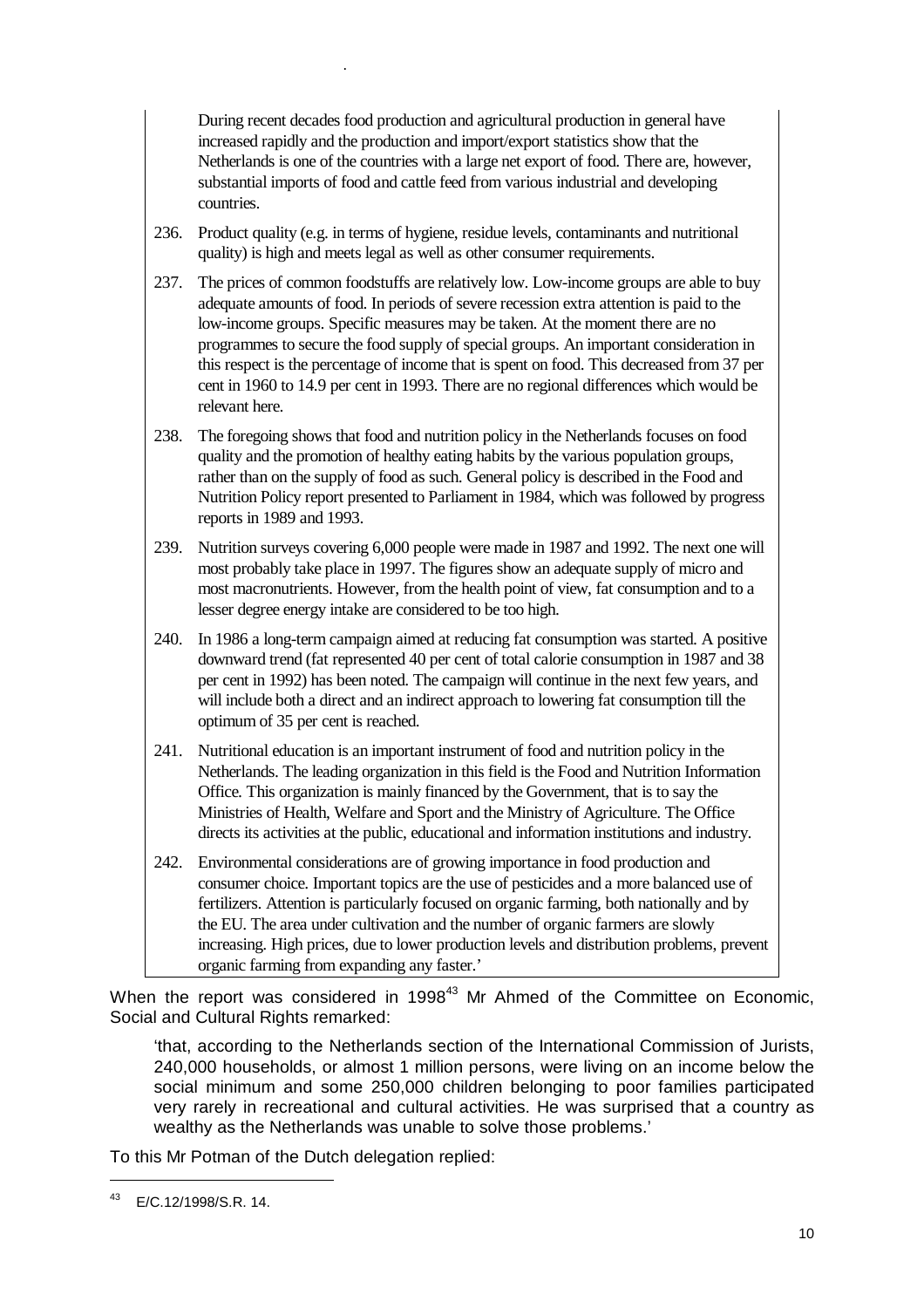'There seemed to be no basis for the allegation that 250,000 children were unable to exercise the rights provided for in the Covenant.'

That this figure of 250,000 children was taken from the second annual report on poverty issues<sup>44</sup>, which had been presented to the Minister of Social Affairs and Employment in 1997, was not mentioned. It should further be noted that three years later the official study by the Social and Cultural Planning Office and the Central Bureau for Statistics revealed that one out of seven households in the Netherlands were living below the poverty line.<sup>45</sup> To all appearances the Dutch government, or the delegation representing the government, has deliberately provided the Committee on Economic, Social and Cultural Rights with incorrect information. The same seems to apply to the direct applicability issue. When the report was considered in 1998 members of the Committee:<sup>46</sup>

'said they knew Dutch courts incorporated international law references in court decisions, in particular in the field of human rights, and that was admirable. Had there been any recent court decisions in which the Covenant had been mentioned?'

The Dutch delegation replied:

.

'The direct application of the covenant was not needed in the Netherlands as such because whoever had problems with one of the rights enshrined therein could refer to the other instruments the Government had ratified, including International Labour Organisation conventions and the European human rights convention.'

Where the ILO conventions are concerned, this answer is also misleading. Almost always the courts deny direct applicability, as with the Covenant. But there have been exceptions. In 1996 the Central Appeals Court awarded direct applicability to a provision of the ILO Convention 102 and established that a violation had occurred.47 The government then terminated a similar European convention on social security (ILO Convention 102 could not be terminated because the applicable term had not yet arrived).<sup>48</sup> Fortunately Parliament refused to approve the termination.<sup>49</sup> This affair occurred shortly before the delegation gave the above response. The delegation knew or should have known that the government did not appreciate and would not accept the establishing of a violation of an ILO Convention, but did not mention this. On 14 March 2003 the Central Appeals Court further awarded direct applicability to a provision contained in ILO Convention 118 and again a violation was established.<sup>50</sup> Again the government wanted to terminate the convention and a bill to approve the termination was submitted to parliament. This time Parliament conceded. The termination of ILO Convention 118 was effected retroactively as from 14 March 2003! $51$ 

The manner of reporting, like the case law of the courts on the Covenant, clearly shows that every effort is being made to minimise the significance of this convention for the Netherlands.

-

<sup>44</sup> G. Engbersen, J.C. Vrooman and E. Snel (ed.), De kwetsbaren, Tweede jaarrapport armoede en sociale uitsluiting, Amsterdam 1997, pages 9-10, 130, 147 and 154.

<sup>45</sup> Social and Cultural Planning Office and Central Bureau for Statistics, Armoedemonitor 2000, The Hague 2000, p. 16-17.

<sup>46</sup> DPI-Press Releases, Committee on Economic, Social and Cultural Rights starts consideration of report of the Netherlands, 5 May 1998.

<sup>47</sup> Central Appeals Court, 29 May 1996, RSV 1997, 9.

<sup>48</sup> Parliamentary Documents II 1996-1997, 25 524.

<sup>49</sup> Acts II 1997-1998, page 4381.

<sup>50</sup> Central Appeals Court 14 March 2003, RSV 2003, 114.

<sup>51</sup> Act of 9 December 2004, Staatsblad 715.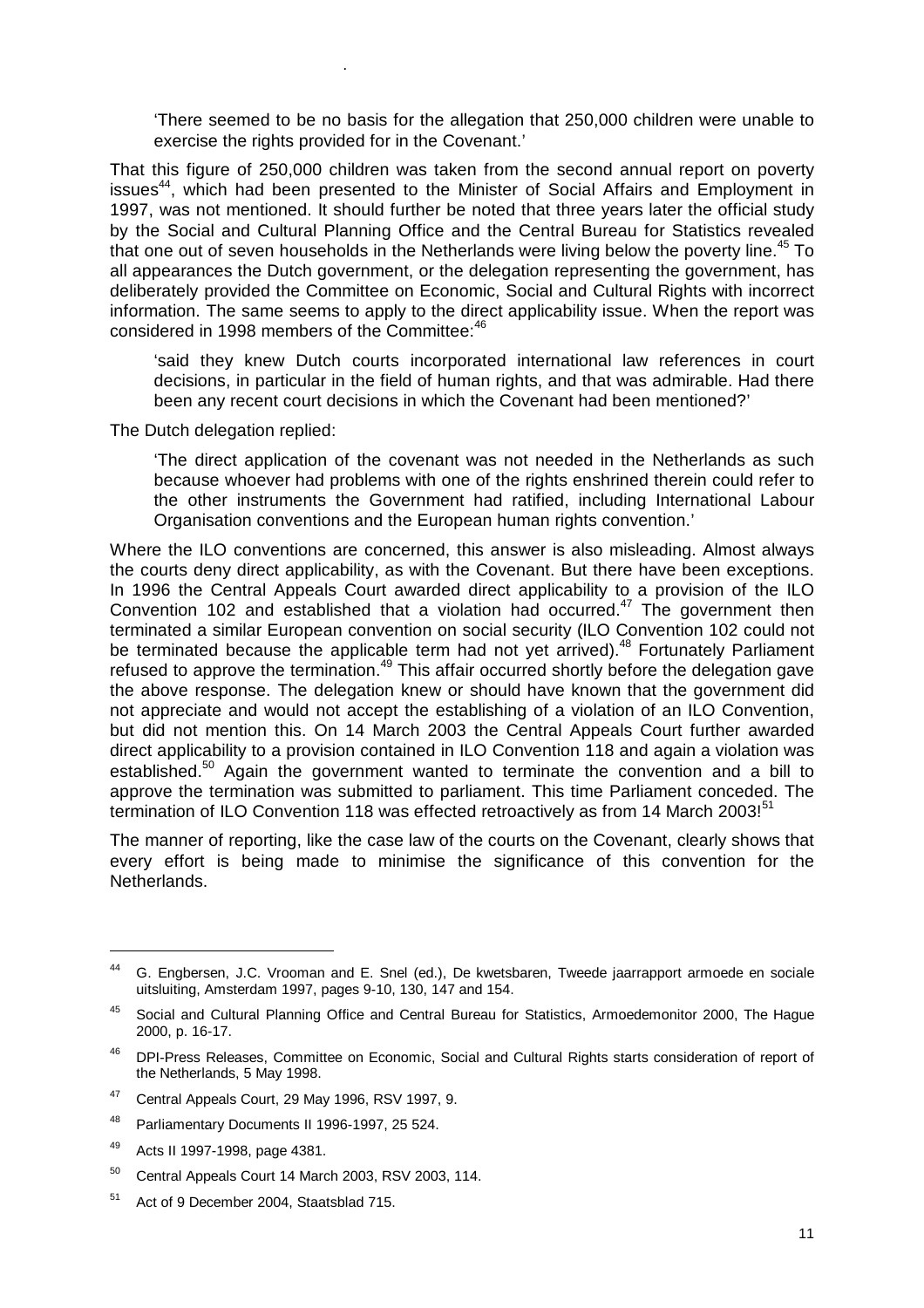### **Question 2 (b)**

.

- *i) Does your country consider the right to food as a justiciable right?*
- *ii*) Is the right to food immediately applicable or is there any law in order to put this right *into practice?*
- *iii) Does your country have any enforcement mechanisms relating to the right to food?*

Answer: the government of the Netherlands considers the right to food to be neither justiciable nor directly applicable, therefore it does not provide an enforcement mechanism.

# **3.6 The right to be free from hunger in Dutch foreign policy**

Dutch foreign policy seems to show two different faces. On the one hand positions are taken in support of the right to food on the other hand the Netherlands are not willing to enter into binding obligations.

### *3.6.1 Human rights and development co-operation policy*

Dutch policies on human rights and development co-operation touch on the right to food. Human rights policy is a part of development co-operation policy. The latter focuses on poverty reduction. In this respect the Netherlands take the Millennium Development Goals (MDGs) as guideline. The Netherlands are convinced that eradication of poverty will contribute to the eradication of hunger, which is seen as an indicator of poverty.

### *3.6.2 Bilateral co-operation*

In bilateral development relations, the Netherlands opt for 'unbound' food aid. This is to say that, as far as possible, food is purchased locally. This approach is intended to stimulate the local economy and the local possibilities to generate an income. In the Dutch view food shortages usually are not caused by an absolute lack of food, but by a lack in means to purchase the food that is available.

#### *3.6.3 Multilateral level*

At the multilateral level, the Netherlands support initiatives to enhance food security by WHO, UNHCR and FAO. Here also the MDGs are leading.

### *3.6.4 FAO Voluntary guidelines*

Against the backdrop of the foregoing, one would expect staunch Dutch support for any initiative to promote the realisation of the right to food. Such expectations meet with disappointment.

With a view to implementing the Plan of Action of the 1996 World Food Summit, in 2002 the Council of FAO instituted an 'Intergovernmental Working Group For The Elaboration Of A Set Of Voluntary Guidelines To Support The Progressive Realization Of The Right To Adequate Food In The Context Of National Food Security' (IGWG). Some 200 representatives from 90 FAO Member States took part in the four IGWG meetings that took place between March 2003 and September 2004. On the fourth meeting the Council of the FAO adopted the guidelines.52 'The objective of these Voluntary Guidelines is to provide practical guidance to States in their implementation of the progressive realization of the right to adequate food in the context of national food security'.<sup>5</sup>

Already in 2002 the European Commission cautioned the EU Member States about the possible implications if the Guidelines would have to be implemented on the international

<sup>52</sup> See: http://www.fao.org/legal/rtf/rtf-e.htm.

<sup>&</sup>lt;sup>53</sup> Voluntary Guidelines to support the progressive realisation of the right to adequate food in the context of national food security, § 6.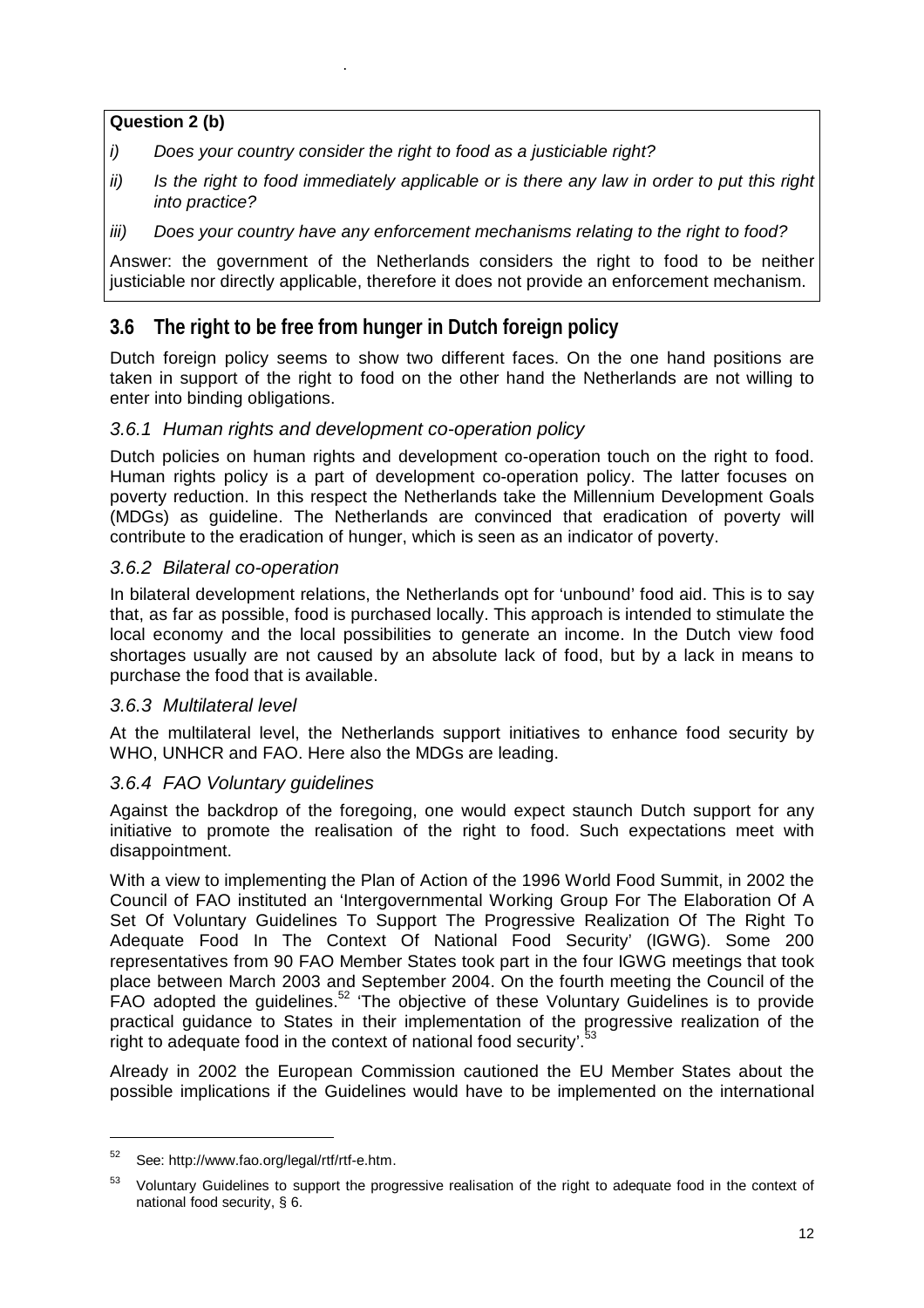plane. The Member States' policies on agriculture, trade and finance might not be compatible with these guidelines.<sup>5</sup>

The EU did not disposed to agree to binding obligations to ensure food security within its own jurisdiction, and even less an obligation to provide humanitarian aid, including food aid, to any country in need that would ask for it.<sup>55</sup> At the time of the negotiations, the Netherlands held the EU presidency.

The Netherlands instructed its negotiators to take a 'constructive' approach in order to control damage as far as possible.

Four positions were taken:

.

- 1. Human rights conventions give the member states obligations vis-à-vis there own population;
- 2. Voluntary guidelines are not to be considered as legally binding documents, but practical tools to help realise the right to adequate food at the national level;
- 3. The voluntary guidelines do not bind;
- 4. The voluntary guideline do not address 'obligations' of states in international relations.

Despite opposition from developing countries, all four positions were upheld.

#### **Question 3: The right to be free from hunger**

- *a) International obligations:* 
	- *i) How is the right to food effect on your country's foreign policy?* 
		- *(1) Trade?*
		- *(2) development aid?*
		- *(3) other international aspects?*

Answer: in its development policy the Netherlands advocate a rights-based approach to development. Nevertheless, in the international arena it opposes the creation of third party possibilities to claim food aid.<sup>56</sup>

# **4. Dutch food law outside the context of CESCR**

### **4.1 EU/Dutch food safety law**

We have seen above that Article 11 has little or no impact on the Dutch legal system. The government presumed that the right to adequate food had already been fulfilled in national law. We now turn to the national provisions on food that are not connected to article 11 CESCR.

#### **Question 2 (a) iii: Are the regulations connected to the right to food?**

Answer: the regulations discussed in this paragraph are not connected to the right to food.

Dutch legislation does not recognise an enforceable right of access to food as such. However there exists a large body of social security legislation that ensures in most cases a minimal financial standard of living.

 $\overline{a}$ 

<sup>54</sup> EC, Issues Paper, The Right to Adequate Food, 16 December 2002.

Neither did the USA.

<sup>&</sup>lt;sup>56</sup> The wording is taken from General Secretariat of the Council, Doc. No. 9/03 (ALIM), Brussels, 25 February 2003.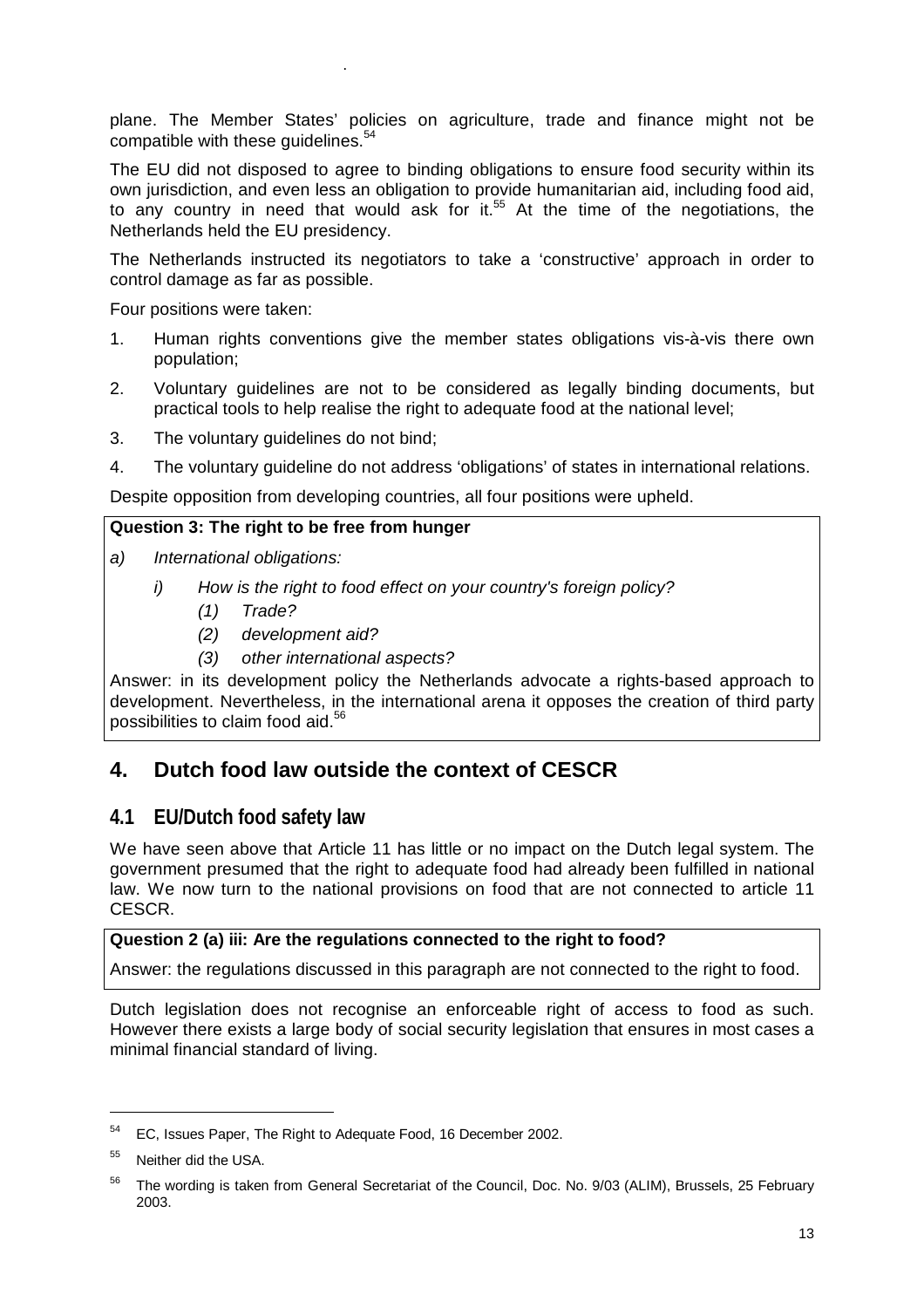### **Question 2: are there regulations related to:**

*ii) The accessibility of such food* 

.

- *(1) Economic*
- *(2) Physical*

Answer: There are no regulations specifically about access to food. There exists however a social security system on the basis of which those in need are provided with financial aid.

Furthermore, the Netherlands has a body of food law consisting of EU regulations and national legislation modelled on EU directives, that addresses questions of food quality – especially food safety – and nutrition.

# **4.2 Framework legislation**

Dutch food law can be characterised as economic regulatory law. The current legislative situation dates back to 1919 when the first national Commodities Act<sup>57</sup> (Warenwet) was published. This act is a framework act that contains the legal basis for statutory legislation in the form of Orders in Council<sup>58</sup> and Ministerial Orders<sup>59</sup> on both food and non-food<sup>60</sup>. Before 1919 provisions of food law were issued at municipal level. At present, the 1919 Act is still used, but it has been considerably amended and expanded. The major objectives of the act are the protection of public health, safety, fair trade and proper information about products.<sup>6</sup>

To a large extent, statutory legislation implements European directives and is thus harmonised with food legislation elsewhere in the European Union. As from the 2000 White Paper on Food Safety,<sup>62</sup> European food law is under review. The core of modern European food law no longer consists of directives, but instead the regulation is chosen as most important legislative instrument. As a consequence, national food law is more and more often replaced by directly applicable European legislation. First amongst these regulations is Regulation 178/2002, the so-called General Food Law ("GFL").

## **4.3 The system of food law**

For the sake of analysis the heterogeneous body of food legislation can be categorised as follows.

First a distinction can be made in substantive and procedural food law.

Substantive law focuses on the content of legal relations. Procedural law focuses on how to realise this content. These include procedures concerning pre-market approval of food products, inspection, monitoring and enforcement - including provisions that attribute the necessary powers to public authorities – and legal protection against measures of the authorities.

<sup>57</sup> Act of 28 December 1919, Statute Book (Staatsblad) 1935, 793, lastly amended by Statute Book 2004, 164. Sometimes translated as: Food and Commodities act.

<sup>58</sup> Usually revered to as: 'Warenwetbesluiten'.

Usually revered to as: 'Warenwetregelingen'.

 $60$  Such as tovs and cosmetics.

<sup>&</sup>lt;sup>61</sup> Article 3 Commodities Act.

 $62$  Com (1999) 719 final.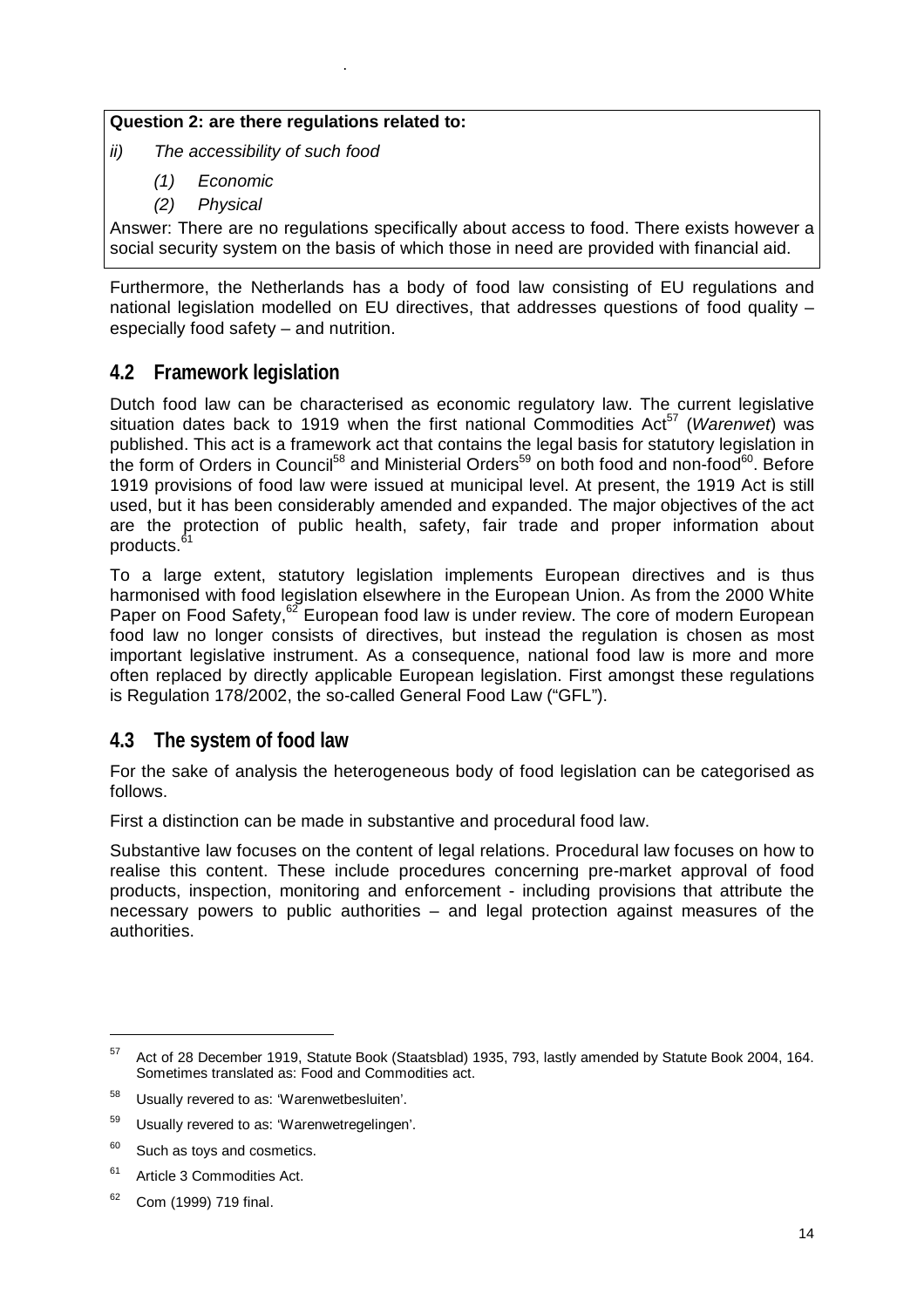It appears that most of the substantive rules and regulations can be categorised in a limited number of ways. Three<sup>63</sup> types are easily distinguished: (1) rules concerning the substance of food, (2) rules concerning the handling of food, and (3) rules concerning communication about food.

The distinction between these three types is not watertight. Often one can argue whether a certain rule is of one type or another $64$  but that does not diminish the usefulness of the distinction.

# **4.4 The composition of food**

.

### *4.4.1 Food safety*

Generally speaking, food producers are free in their choice of ingredients.<sup>65</sup> Exceptions apply to food additives, genetically modified foods and (other) novel foods. These need to pass a safety assessment before it is permitted to bring them to the market.

Besides raw materials that the producer intentionally includes in a food product, many kinds of chemicals or (micro) organisms may unintentionally find their way into the final product before it reaches the consumer.

This situation is covered to a certain extent by the general rules on food safety, which insist that no dangers to the consumer be present.<sup>66</sup> However, there are also more specific rules. First amongst these is the Framework regulation (EC) no. 315/93. This Regulation opens the possibility to establish maximum content levels for certain substances in food. If these levels are surpassed, the food may not be brought to the market. 'Contaminant' is defined as:

'any substance not intentionally added to food which is present in such food as a result of the production (including operations carried out in crop husbandry, animal husbandry and veterinary medicine), manufacture, processing, preparation, treatment, packing, packaging, transport or holding of such food, or as a result of environmental contamination. Extraneous matter, such as, for example, insect fragments, animal hair, etc, is not covered by this definition.'

Regulation (EC) no. 466/2001 gives maximum levels for a whole range of contaminants, for instance for nitrates in lettuce and spinach, and aflotoxines in nuts, dried fruit, grain, herbs and milk.

A particular kind of contaminant is residue from veterinary medicine, or from additives in feeding stuffs (in animal products like meat, milk or eggs), or crop protection products (in plants). For these products maximum residue levels (MRLs) can be established. If these levels are surpassed, the food may not be brought to the market.

### **Question 2 (a) Are there regulations concerning**

*ii) The availability of food in a quantity and quality:* 

*(2) free from adverse substances,* 

Answer: the presence of residues and other contaminants is restricted.

 $63$  In its definition of food law, German literature distinguishes some more different types: extraction, production, composition, quality, labelling, packaging and designation.

 $64$  For instance, the rule that a product must comprise of at least 35% of cacao to be called chocolate can be considered a rule on content (35%) or a rule on communication, 'if you want to call it chocolate…'.

However if they want to use certain protected names of designations they may have to adhere to vertical compositional standards legislation. In the Netherlands there exist for instance Warenwetbesluiten giving standards for the composition of honey, chocolate, jam and bread.

<sup>&</sup>lt;sup>66</sup> Article 14 GFL.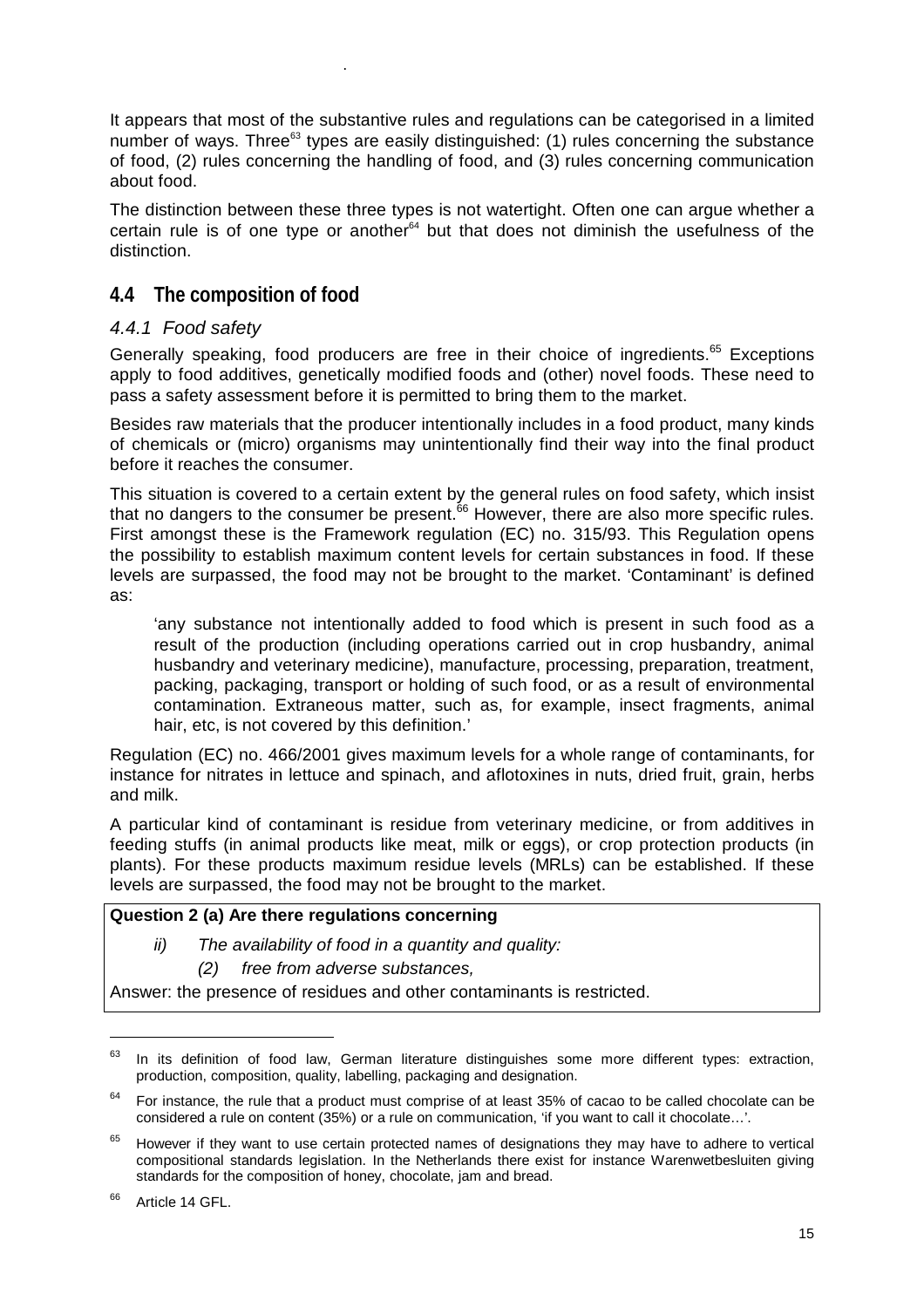### *4.4.2 Nutritional quality*

.

At present no mandatory requirements exist with regard to the nutritional quality of food. In the Netherlands, government activity in this field is restricted to providing the public with information through the Food and Nutrition Information Office *(Voedingscentrum)*<sup>67</sup>*.*

There is no obligation for food business operators to adhere to nutritional quality standards, nor to give nutrition information on the label. Some rules do exist, however, in case such information is provided voluntarily.<sup>68</sup>

### **Question 2 (a) Are there regulations concerning**

- *i) The availability of food in a quantity and quality:* 
	- *(1) sufficient to satisfy the dietary needs of individuals?*

Answer: in the Netherlands there are no regulations concerning the quality of food to satisfy the dietary needs of individuals. Government policy is limited to providing information.

## **4.5 Food handling**

According to article 17 of the General Food Law, food business operators are responsible for meeting the relevant (food safety) requirements at all stages of production, processing and distribution of food.

There are several kinds of rules addressing the handling of food. There are those that aim to prevent food safety problems from occurring, those that aim to be prepared if food safety problems might occur and those that give obligations and instruments to deal with food safety problems when they occur.

### *4.5.1 Preventing problems*

### *Hygiene*

The safety of food products when they reach a consumer's plate depends largely on the way they have been produced. For this reason rules have been set to ensure that safe methods of production are used.

Regulation (EC) No. 852/2004 of the European Parliament and of the Council of 29 April 2004 on the hygiene of foodstuffs,<sup>69</sup> was published in the Official Journal of the European Union on 30 April 2004. Its entry into force depends on some legislative measures that have to be taken, but will not be sooner than 1, January 2006. It will then replace existing national legislation in the Member States.<sup>70</sup>

The word 'hygiene' is taken in a broad sense. It means measures and conditions necessary to control hazards and ensure the fitness for human consumption of a foodstuff taking into account its intended use.

The Regulation imposes a general obligation on food business operators to ensure that in all stages of production, processing and distribution food under their control satisfies the relevant hygiene requirements.

At the heart of these requirements is the so-called HACCP (Hazard analysis and critical control points) system. This is a system of self-regulation in which the food business operator must analyse the processes in his or her business in order to identify the hazards

<sup>&</sup>lt;sup>67</sup> www.voedingscentrum.nl.

<sup>68</sup> Directive 90/496/EC; Warenwetbesluit Voedingswaarde-informatie levensmiddelen.

<sup>&</sup>lt;sup>69</sup> And Regulation (EC) No 853/2004 of the European Parliament and of the Council of 29 April 2004 laying down specific hygiene rules for food of animal origin.

 $70$  In the Netherlands for instance the 'Warenwetbesluit Bereiding en behandeling van levensmiddelen'. Staatsblad 1992, 678; and 'Warenwetregeling Hygiëne van levensmiddelen', Staatscourant 1994, 245.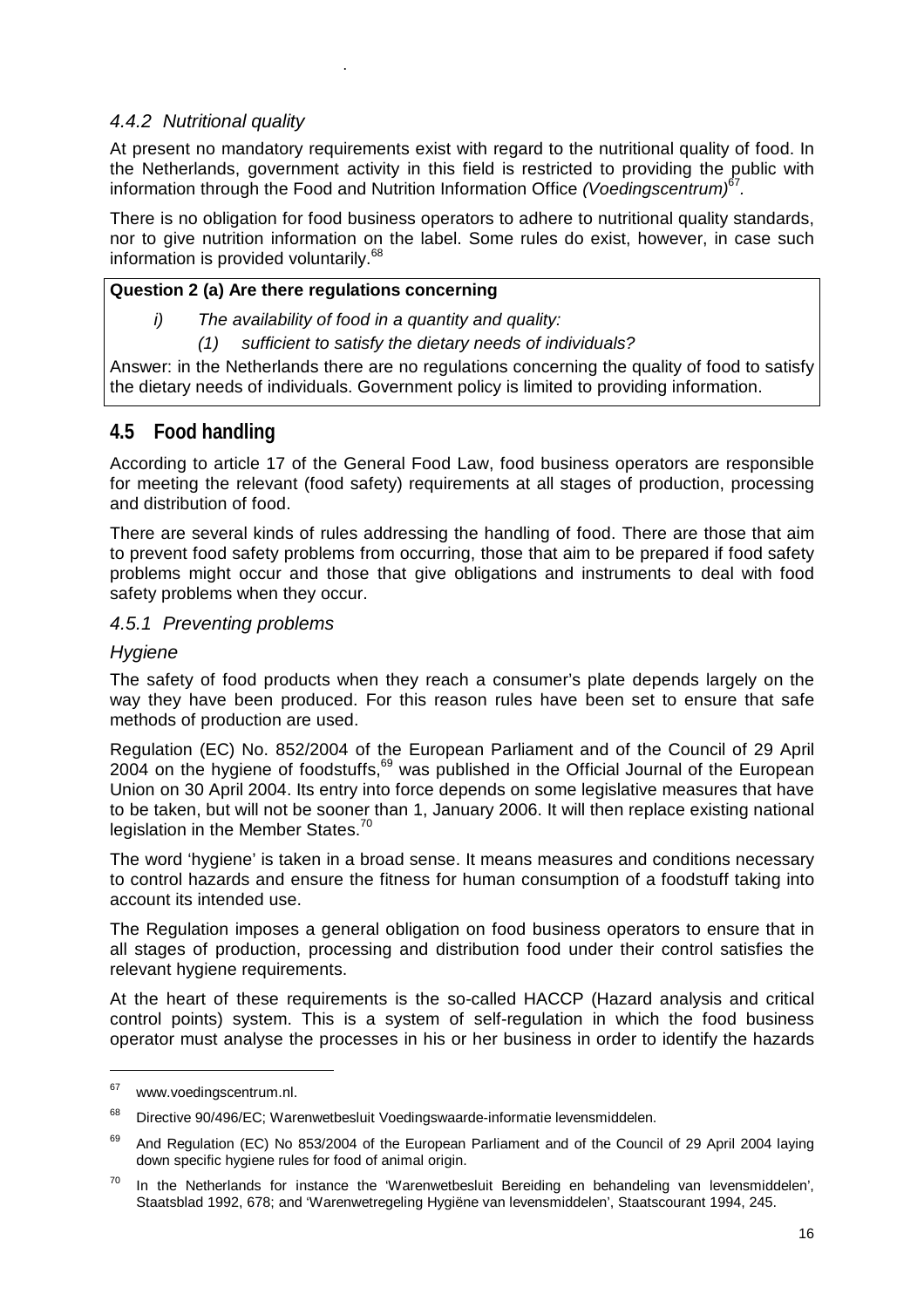that may occur. Then s/he has to identify the critical control points and the limits at those points that separate acceptability from unacceptability. The operator must implement monitoring procedures at the critical control points and prepare for corrective actions if a control point is not under control. Finally, everything that is undertaken must be documented and recorded and the information must be made available to the public authorities.

The application of the HACCP principles can be facilitated and encouraged by national or Community guides for good practices.

In its annexes the Regulation gives general hygiene requirements for primary production and for all food business operators. Most of these requirements are concerned with cleanliness and prevention of cross contamination.

#### *4.5.2 Preparing for problems*

.

#### *Traceability*

The General Food Law<sup>71</sup> requires that food and food ingredients be traceable. This means that Food business operators must be able to identify (upstream) any person from whom they have been supplied with a food, a feed, a food-producing animal, or any substance intended to be, or expected to be, incorporated into a food or feed; and (downstream) to identify the other businesses to which their products have been supplied.

This information shall be made available to the competent authorities on demand.

The intention of the traceability system is to enable food safety problems to be identified at the source, and across the food chain.

#### *4.5.3 Dealing with problems*

#### *Withdrawal and recall*

Food business operators may not bring food to the market if it is unsafe.<sup>72</sup> If unsafe food nonetheless is discovered to have made it to market, then the product must be withdrawn from downstream businesses or recalled from the consumer.<sup>73</sup>

The food business operator, who considers or has reason to believe that a food it has imported, produced, processed, manufactured or distributed, is not in compliance with the food safety requirements, has at least four duties.

First there is the duty to immediately initiate procedures to withdraw the food in question from the market.

Second the operator must immediately inform the authorities that s/he has reason to believe that an unsafe food has been placed on the market. The operator must also inform the authorities of all actions taken to deal with the problem.

Third, in case the product may have already reached consumers, the operator shall effectively and accurately inform those consumers of the reason for its withdrawal, and recall products already supplied when other measures are deemed insufficient to achieve a high level of health protection.

Fourth, the food business operator has a duty to collaborate with the competent authorities on actions taken to avoid or reduce risks posed by foods, which they supply.

<sup>&</sup>lt;sup>71</sup> Article 18 GFL

<sup>72</sup> Article 14 GFL.

<sup>&</sup>lt;sup>73</sup> Article 19 GFL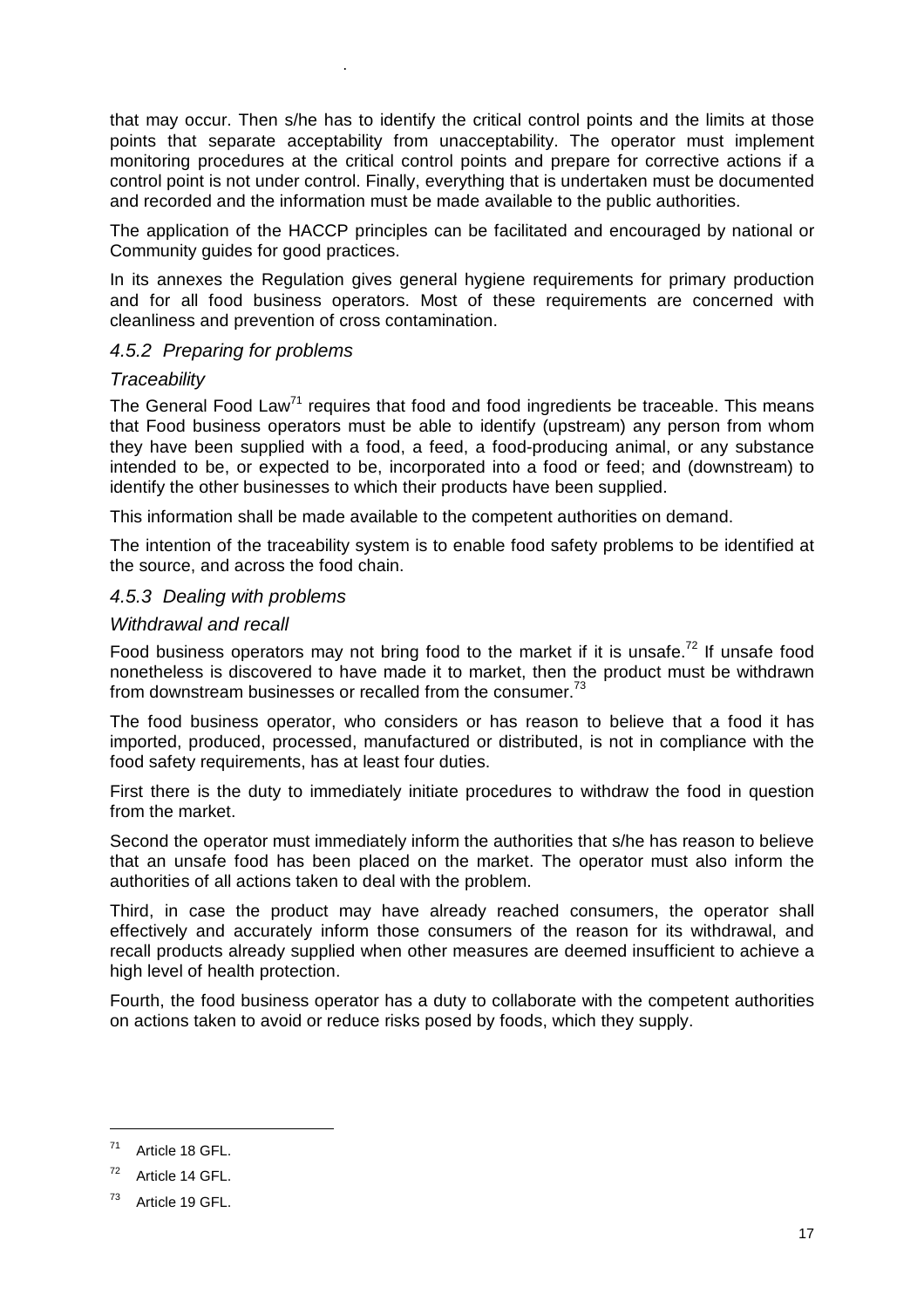# **4.6 Labelling**

.

An important issue in consumer protection is to ensure that the consumer is aware of what s/he consumes. Many rules exist concerning the obligation of food business operators to provide the consumer with adequate information by labelling.

The most important codification of these rules is to be found in Directive 2000/13 of the European Parliament and of the Council of 20 March 2000 on the approximation of the laws of the Member States relating to the labelling, presentation and advertising of foodstuffs: the so-called 'Labelling directive'.<sup>74</sup> This directive has been implemented in the Netherlands in the 'Warenwetbesluit Etikettering van levensmiddelen'.

Labelling means 'any words, particulars, trade marks, brand name, pictorial matter or symbol relating to a foodstuff and placed on any packaging, document, notice, label, ring or collar accompanying or referring to such foodstuff'. Labelling may not be misleading.

All pre-packaged food products must be labelled in a language that is easily understood. Usually this means in the national language of the Member State. Other information is mandatory, restricted or forbidden.

There are ten required (mandatory) pieces of information:

- (1) the name under which the product is sold;
- (2) the list of ingredients;
- (3) the quantity of certain ingredients or categories of ingredients;
- (4) in the case of pre-packaged foodstuffs, the net quantity;
- (5) the date of minimum durability or, in the case of foodstuffs which, from the microbiological point of view, are highly perishable, the 'use by' date;
- (6) any special storage conditions or conditions of use;
- (7) the name or business name and address of the manufacturer or packager, or of a seller established within the Community.
- (8) particulars of the place of origin or provenance where failure to give such particulars might mislead the consumer to a material degree as to the true origin or provenance of the foodstuff;
- (9) instructions for use when it would be impossible to make appropriate use of the foodstuff in the absence of such instructions;
- (10) with respect to beverages containing more than 1,2 % by volume of alcohol, the actual alcoholic strength by volume.

Specific labelling requirements demand that the presence of allergens, additives, novel ingredients and GMOs be mentioned on the label.

These labelling requirements are rather extensive. In most cases information that is relevant from the point of view of acceptability of the food product for certain cultural groups in society, will therefore be available.

# **4.7 Legal protection**

Individuals have several opportunities to bring proceedings contesting infringements of their rights under food law to court.

<sup>74</sup> OJ 6.5.2000 L 109/29.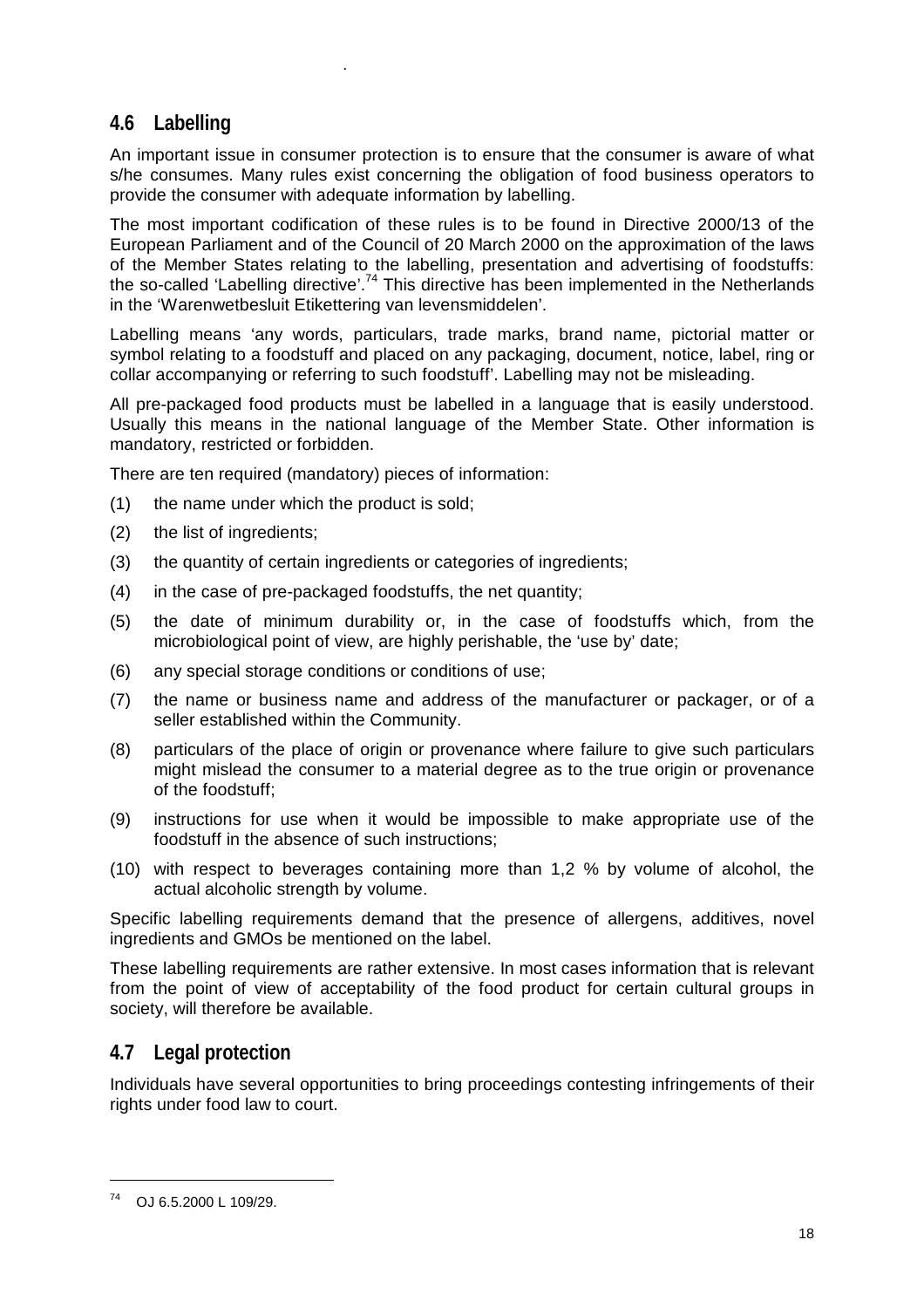### *4.7.1 Judicial review*

.

Interested parties can challenge all administrative decisions by administrative bodies on the basis of the General Administrative Law Act *(Algemene wet bestuursrecht)*75. If for instance subsistence under social security legislation is denied, this decision can be contested first through lodging an objection with the body that took the decision and after that through lodging an appeal with the competent administrative court.

### **Question 2b**

- *iv) Can individuals bring any of the following cases to the court when:* 
	- *(4) there is no means to get access to adequate food (physical or economic) (ref. Lawsuit in India)*

Answer: if the lack of means to get access to adequate food can be translated in a claim to social security, individuals in the Netherlands can bring such a case to court. For examples see the account of case law above.

### *4.7.2 Tort law*

Individuals can bring any case to the civil courts if they claim that they suffer damages from someone else's unlawful behaviour.<sup>76</sup> It is irrelevant whether this behaviour has been committed by private parties or public authorities.<sup>77</sup>

Behaviour is considered unlawful if the perpetrator neglects his legal obligations, infringes on the victim's legal rights or does not exercise sufficient diligence with regard to the victim's legitimate interests. Furthermore the perpetrator must be at fault.

At present there does not seem to exist a rule obliging a restaurant to provide meals that provide a balanced diet or to warn clients in case the meals offered are nutritionally unbalanced. It seems unlikely therefore that a lawsuit holding a restaurant responsible for obesity, like the one against McDonalds, could be won at present. The poor quality of fast food from a nutritional point of view is considered to be known to the general public. This makes it everybody's individual responsibility to vary in food intake.

#### **Question 2b**

- *i) Can individuals bring any of the following cases to the court when:* 
	- *(1) the food is insufficient to satisfy the dietary needs of individuals (ref. Lawsuit in Am. Against McDonalds for not warning against their unhealthy food)*

Answer: technically individuals in the Netherlands can bring such a case to court, but is seems highly unlikely that they would win the case. There are no examples in Dutch case law.

In the European Union, discussions are ongoing whether a system of mandatory nutrition labelling should be introduced in order to combat obesity. If such requirements are correctly followed, it would help the food business operator in his defence to show that the consumer was in a position to make informed choices.

If, on the other hand, the consumer suffers damages because the labelling requirements have not been adhered to, s/he has an easy case. In case of financial damage – which may occur if allergens were not mentioned on the label, the victim may sue for compensation. In

 $\overline{a}$ 

 $75$  For an English translation see: http://www.justitie.nl/Images/11\_11380.doc.

<sup>76</sup> Article 6:162 Civil Code.

 $77$  However, if the interested party has recourse to a procedure under administrative law, the civil courts will not hear the grievance.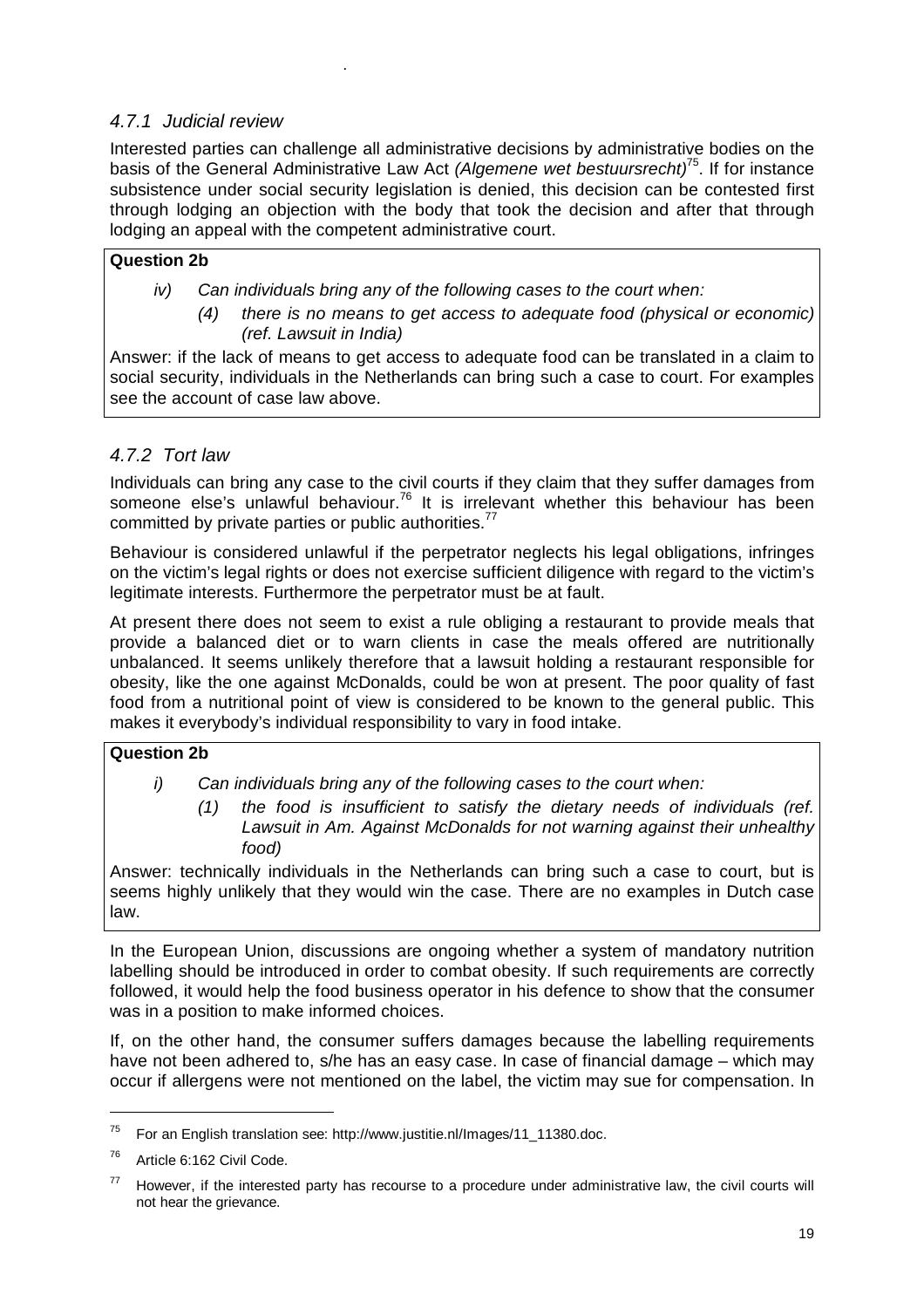case of non-material damages, as will be the case when cultural problems (GMO, pork) are omitted on the label, it seems more adequate to ask for an injunction.

In the case of novel foods it is mandatory to indicate the presence of materials which gives rise to ethical concerns.<sup>78</sup> The presence of GMOs must be labelled. In other cases it will depend on the general rules on labelling if cultural concerns must be apparent from the label.

### **Question 2b (iv)**

*Can individuals bring any of the following cases to the court when:* 

*(3) the food is not acceptable within a given culture (e.g. not labelling content like pork, GMO etc.)* 

Answer: the failure to follow mandatory labelling requirements can be brought to court by interested parties. We are not aware of any examples in case law.

### *4.7.3 Product liability law*

.

The food business operator who, by bringing unsafe food to the market causes a customer to suffer damages, can be held liable under tort law if it can be proven that he was at fault.

Besides tort law, a more specific regime concerning defective products also exists and covers food products as well.<sup>79</sup>

#### **Question 2b**

*iv) Can individuals bring any of the following cases to the court when:* 

*(1) the food is not free from adverse substances (product liability)* 

Answer: Dutch product liability law applies to the situation where a food product is not free from adverse substances.

The rules on product liability have been harmonised in the European Union by Directive 85/374<sup>80</sup>. The Dutch civil code follows this directive to the letter. Directive 85/374 lays down the principle of strict liability of the producer, which means that a producer may be held responsible for a damage caused by a defective product he has put on the market even in the absence of fault.

The producer within the meaning of the directive is not only the manufacturer of the final product, but also any other person in the chain who has produced raw materials or a component of the product, or any person who, "by putting his name, trade mark or other distinguishing feature on the product, presents himself as its producer". All these persons bear their own liability, and consequently the victim may make a claim against any of these persons for complete compensation. The *supplier* is not responsible, except in cases when s/he does not, or cannot inform the victim of the producer's identity.

The plaintiff (victim) must prove three conditions:

1. a damage to the person (death or personal injury) or to the person's private property (damages to professional property are not covered by the directive nor the civil code). For the food sector, this implies that only the final consumer can invoke product liability.

<sup>&</sup>lt;sup>78</sup> Article 8 (1)(c) Regulation (EC) 258/97.

 $79$  In writing this paragraph, use has been made of Nicole Coutrelis, Product Liability in the Food Sector, http://europa.eu.int/comm/internal\_market/goods/docs/liability/1999-greenpaper-replies/046.pdf and of Bernd van der Meulen, Productaansprakelijkheid voor onveilige levensmiddelen, Journaal Warenwet 2004 (2), pp 3-8 and (3) pp. 3-11.

<sup>80</sup> As amended by Directive 1999/34.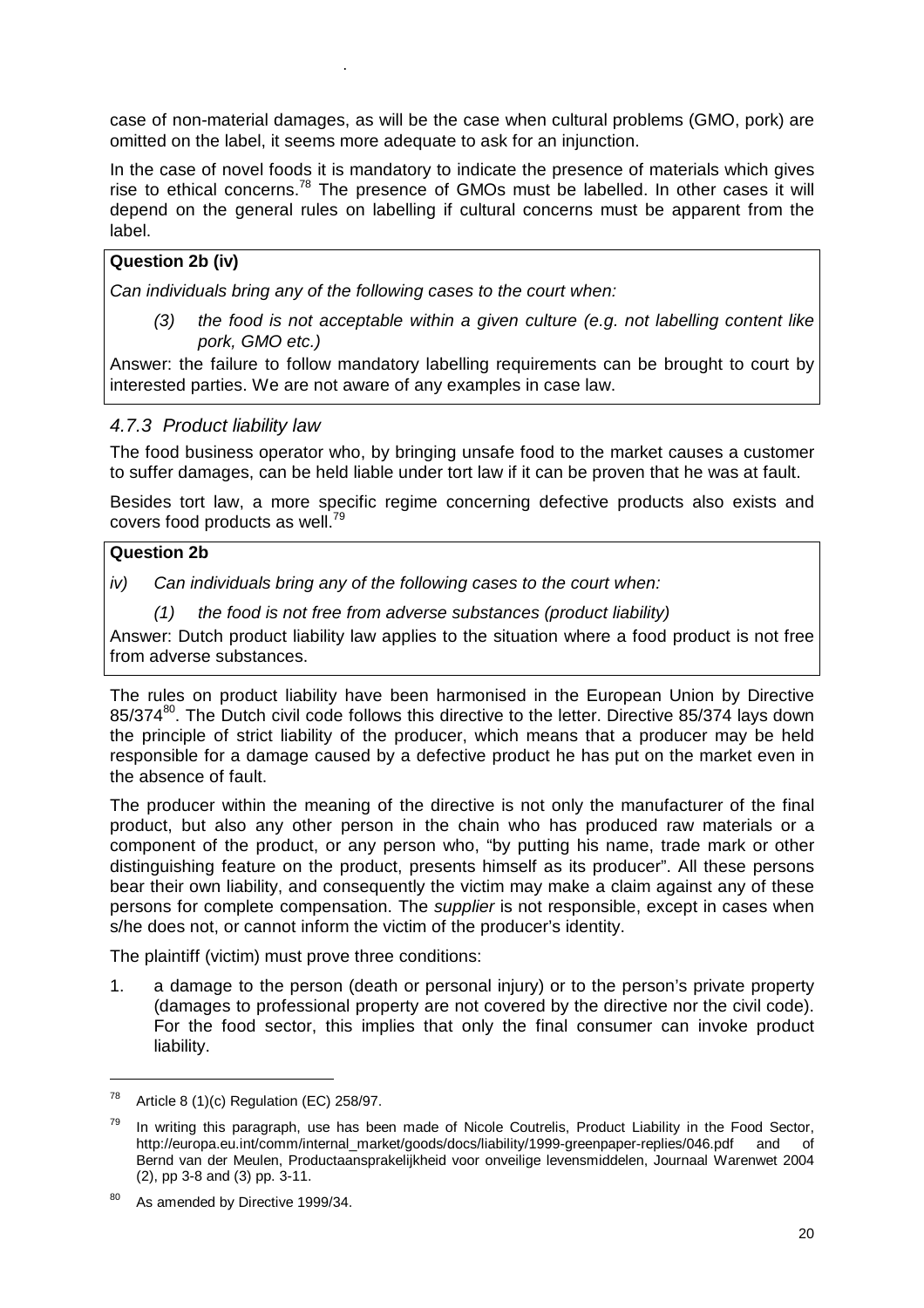2. a defect of the product, which is established when the product does not provide the safety that one is entitled to expect, taking into account particularly its presentation, the use which could be reasonably expected and the time the product has been put into circulation. A mere lack of conformity to specifications (stemming from regulations or from a contract) is not sufficient to declare a product defective if safety is not at stake.

 In the field of food, due to the amount of food safety requirements, consumers are entitled to expect a high degree of safety. The producer can influence the expectations of the consumer by providing specific information, instructions on use and storage on the label.

3. a causal relationship between the defect and the damage.

Consumers of unsafe food may experience some difficulty in proving the causal relationship between a specific food and the (health) damages that have been suffered. The food disappears by its very use and usually people use large varieties of food. This renders the cause of a food borne damage difficult to determine.

In order to disclaim liability, a producer has to prove the existence of one (or several) of the following circumstances:

s/he did not put the product in circulation;

.

- the product was not defective when put into circulation;
- the product was not manufactured by the producer for sale or any form of distribution;
- the defect is due to compliance with mandatory regulations issued by public authorities;
- the state of scientific and technological knowledge at the time when the product was put into circulation did not allow the existence of the defect to be discovered ("development risk");
- the defect of the final product (in case the manufacturer of a raw material or component is held liable) is attributable to the design of the final product or to the instructions of the manufacturer;
- the damage is caused, totally or in part, by the fault of the victim.

In practice few product liability cases occur in the food sector. On the one hand it is difficult for consumers to prove their case and often damages are too low to bother trying. On the other hand, food business operators do not like the bad publicity that may be involved in a court case and go to some length to keep their consumers happy by dealing with complaints in a generous way.

### **4.8 Influence on commerce**

Only in so far as food safety aspects are concerned does the right to adequate food influence commerce. The above-mentioned General Food Law (Regulation EC/178/2002), which is directly applicable in the Netherlands, holds food business operators responsible for adherence to food safety law. The General Food Law takes a so-called holistic approach. This means that food (safety) law applies to all the players in the entire food chain ('from farm to fork').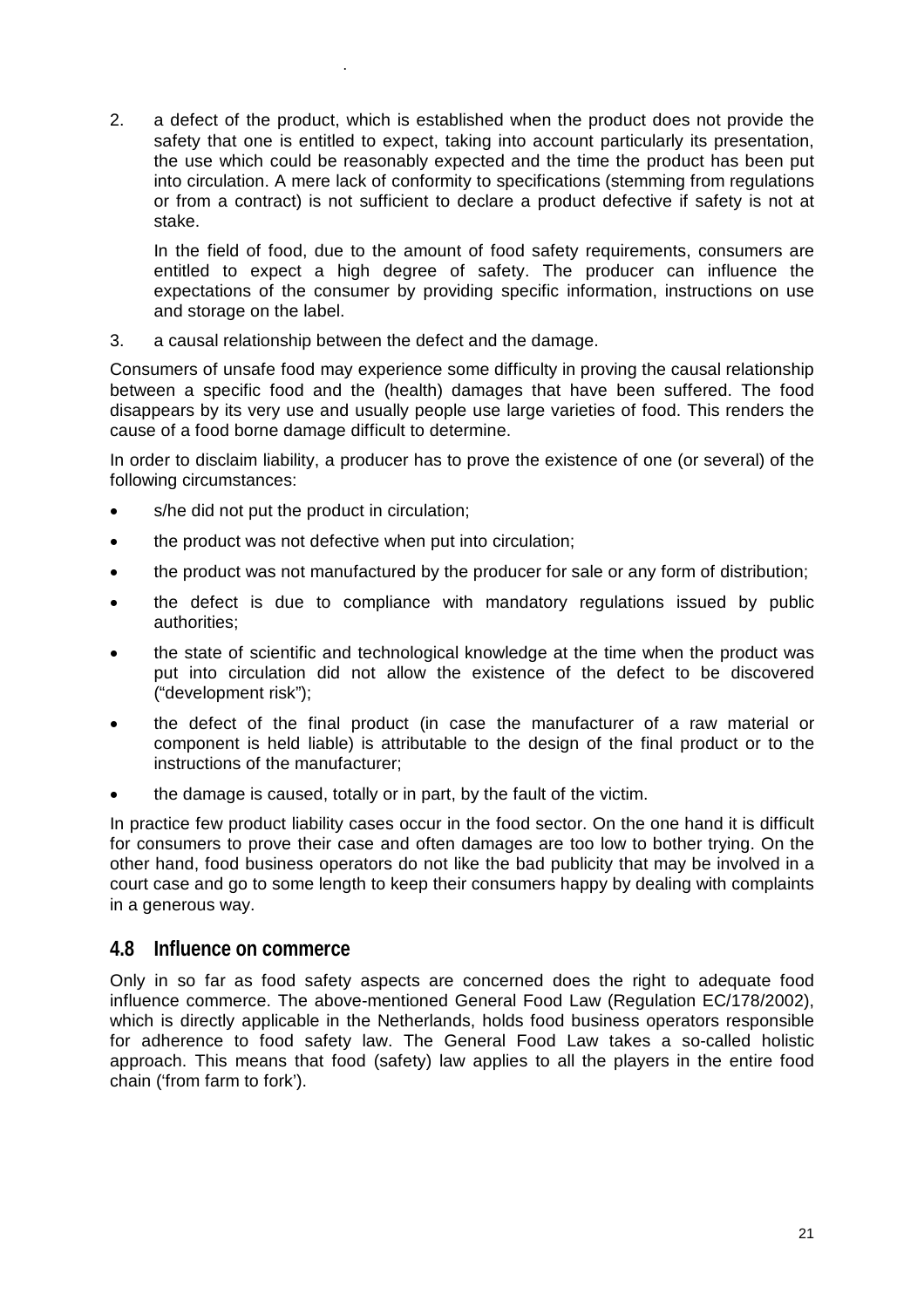### **Question 3**

- *a) Is the right to adequate food important for and how does it affect the conditions for* 
	- *i) the farmers*

.

- *ii) the processing industry*
- *iii) the distributive trade?*
- *b) How is the right to food effecting on the area administration?*
- *c) Are the farmers themselves responsible for food safety and security in any way according to national law?*

Answer: food safety law applies 'from farm to fork'. All food business operators are bound by it. In particular they have to organise their working mode according to the principles of HACCP or similar systems.

The inclusion of primary production in the ambit of food law is a recent development. The European Union puts pressure on farmers to adhere to food law by including Regulation 178/2002 in a list of regulations that can be sanctioned by loss of subsidies. This is the socalled 'cross compliance'. The name indicates that there is no connection between these regulations and the subsidies, other than that the subsidy is used as sanctioning mechanism.

The General Food Law holds the Member States responsible for the enforcement of food law. This has been further elaborated by some regulations concerning official controls.<sup>81</sup>

# **5. Conclusion**

The research for writing this report did little to enhance our feelings of chauvinism. The Netherlands enjoys wealth that would, in comparison to many other countries in the world, make it rather easy to develop a working system of respect for the human right to food. Nevertheless, we found that in this respect Dutch law and politics leaves much to be desired.

Dutch food law has developed outside the scope of the right to food. It is modelled after European directives and to some extent replaced by European regulations. Dutch food law is more concerned with food safety than with availability or nutritional quality of food.

# **6. Literature**

### **6.1 Sources quoted from**

| AB         | Administratiefrechtelijke Beslissingen; Review on administrative law<br>case law;                                          |
|------------|----------------------------------------------------------------------------------------------------------------------------|
| tB/S       | ten Berge / Stroink, loose leaf-collection of case law in<br>administrative law edited by Gio ten Berge and Frits Stroink; |
| JB         | Jurisprudentie bestuursrecht; Review on administrative law case<br>law;                                                    |
| <b>LJN</b> | Landelijk Jurisprudentienummer; indication of case law published on<br>the Internet on www.rechtspraak.nl;                 |

<sup>&</sup>lt;sup>81</sup> Regulation (EC) No 882/2004 of 29 April 2004 on official controls performed to ensure the verification of compliance with feed and food law, animal health and animal welfare rules, OJ L 191/1 28.5.2004; Regulation (EC) No 854/2004 of 29 April 2004 laying down specific rules for the organisation of official controls on products of animal origin intended for human consumption, OJ L 226/83 25.6.2004.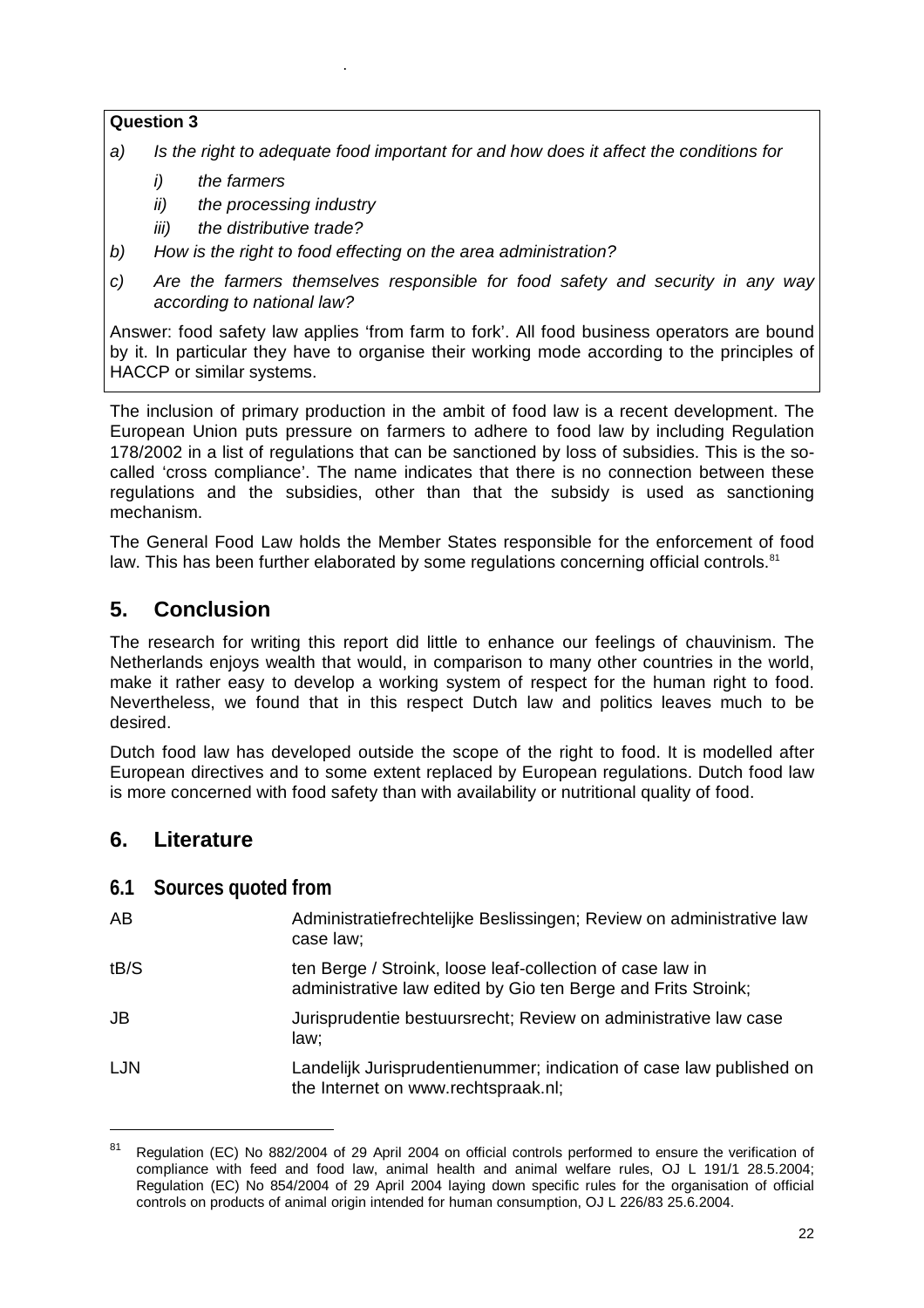| <b>NJ</b>                              | Nederlandse jurisprudentie, Review on civil and criminal law case<br>law;                                                                      |
|----------------------------------------|------------------------------------------------------------------------------------------------------------------------------------------------|
| <b>NJCM-Bulletin</b>                   | Journal of the Netherlands' Lawyers Committee for Human Rights;                                                                                |
| <b>OJ</b>                              | Official Journal of the European Union;                                                                                                        |
| Rawb                                   | Rechtspraak Algemene wet bestuursrecht, loose leaf-collection of<br>case law on the General Administrative Law Act;                            |
| <b>RSV</b>                             | Rechtspraak Sociale Verzekeringen, Review on case law in social<br>security;                                                                   |
| Staatsblad                             | Statute Book, offcial journal for the publication of legislation in the<br>Netherlands;                                                        |
| Staatscourant                          | official gazette, journal for the publication of delegated legislation in<br>the Netherlands; <sup>82</sup>                                    |
| Handelingen II                         | Acts of the Second Chamber of Parliament; verbatim account of all<br>discussions in the Netherlands' house of commons;                         |
| Kamerstukken II                        | Documents of the Second Chamber of Parliament; series of all<br>documents presented by the government to the Netherlands' house<br>of commons; |
| Algehele<br>latest grondwetsherziening | publication of all parliamentary documents concerning the<br>redrafting of the Netherlands' constitution.                                      |

# **6.2 Suggestions for further reading**

### *6.2.1 In English*

## *On Dutch law in general*

.

- Leonard F.M. Besselink, Constitutional Law in the Netherlands, Ars Aequi Libri Nijmgen, 2004;
- Fred J. Bruinsma, Dutch Law in Action: http://www.uu.nl/content/dutchlawinaction2003.pdf;
- Jeroen Chorus (c.s. eds.) Introduction to Dutch Law,  $3<sup>rd</sup>$  ed. Kluwer Law International 1999;
- Oswald Jansen and George Middeldorp, Researching Dutch Law http://www.llrx.com/features/dutch.htm#top);
- Sanne Taekema (ed.) Understanding Dutch Law, BJu (www.bju.nl) The Hague 2004;

### *On right to food and food law*

- The European Institute for Food Law provides a useful portal to Internet sources on right to food and food law: www.food-law.nl;
- Nicole Coutrelis, Product Liability in the Food Sector, http://europa.eu.int/comm/internal\_market/goods/docs/liability/1999-greenpaperreplies/046.pdf
- B.M.J. van der Meulen, The Right to Adequate Food. Food Law Between the Market and Human Rights (inaugural address) isbn 90 5901 9628, Elsevier 2004;

 $82$  All Dutch legislation – in Dutch language – can be found at www.overheid.nl.